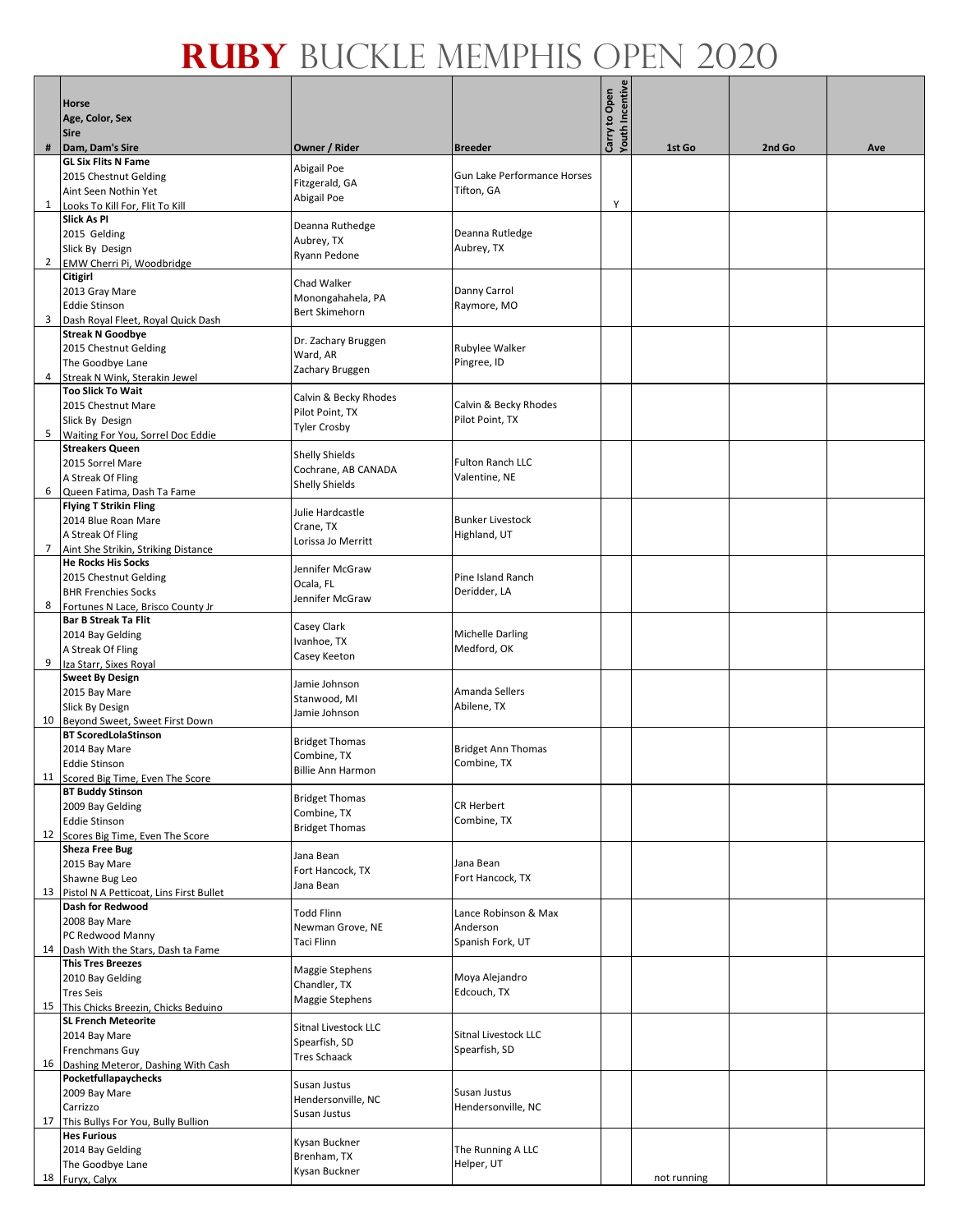|    | <b>Horse</b><br>Age, Color, Sex<br><b>Sire</b>                  |                                |                               | Carry to Open<br>Youth Incentive |             |        |     |
|----|-----------------------------------------------------------------|--------------------------------|-------------------------------|----------------------------------|-------------|--------|-----|
| #  | Dam, Dam's Sire                                                 | Owner / Rider                  | <b>Breeder</b>                |                                  | 1st Go      | 2nd Go | Ave |
|    | <b>Miss Etta Stinson</b>                                        | Lee Pedone                     |                               |                                  |             |        |     |
|    | 2015 Bay Mare                                                   | Sunset, TX                     | <b>Victory Farms</b>          |                                  |             |        |     |
|    | <b>Eddie Stinson</b>                                            | Amanda Hardee                  | Ada, OK                       |                                  |             |        |     |
|    | 19 A Dash Of Reality, Some Dasher                               |                                |                               |                                  |             |        |     |
|    | <b>Azoomin Fury</b>                                             | Crystal Tebbe                  |                               |                                  |             |        |     |
|    | 2015 Black Mare                                                 | SW Ranches, FL                 | <b>GFR Equine Services</b>    |                                  |             |        |     |
|    | Furyofthewind                                                   | Doug Hammond                   | Ponty Pool, ON                |                                  |             |        |     |
|    | 20 Azooma, Shazoom<br><b>Slick N Black</b>                      |                                |                               |                                  |             |        |     |
|    | 2014 Black Mare                                                 | Cayla Melby Small              | Jane Melby                    |                                  |             |        |     |
|    | Slick By Design                                                 | Wilson, OK                     | Wilson, OK                    |                                  |             |        |     |
|    | 21 RC Back In Black, Ninety Nine Goldmine                       | Cayla Small                    |                               |                                  |             |        |     |
|    | <b>HP Slick Chick</b>                                           |                                |                               |                                  |             |        |     |
|    | 2014 Black Mare                                                 | Deanna Mixon                   | Jason Martin and Charley Cole |                                  |             |        |     |
|    | <b>Stick By Design</b>                                          | Sarasota, FL<br>Deanna Pietsch | Pilot Point, TX               |                                  |             |        |     |
|    | 22 Rods Last Ladybug, Sharp Rodney                              |                                |                               |                                  |             |        |     |
|    | <b>Classic Ivory</b>                                            | Courtney Moose                 |                               |                                  |             |        |     |
|    | 2009 Brown Gelding                                              | Midland, TX                    | <b>Bullard Farms</b>          |                                  |             |        |     |
|    | Ivory James                                                     | Courtney Moose                 | Weatherford, TX               |                                  |             |        |     |
|    | 23 Classic Angle, Kiptys Charger<br><b>Tio James</b>            |                                |                               |                                  |             |        |     |
|    | 2013 Brown Gelding                                              | <b>Hilary Hightower</b>        | C L Anderson                  |                                  |             |        |     |
|    | Ivory James                                                     | Stephenville, TX               | Olmito, TX                    |                                  |             |        |     |
|    | 24 Hi Class Bling, Dashin Chico                                 | <b>Hilary Hightower</b>        |                               |                                  |             |        |     |
|    | <b>RH Twaynas Stinson</b>                                       |                                |                               |                                  |             |        |     |
|    | 2013 Brown Mare                                                 | Angela Fehr                    | Casey Harbin                  |                                  |             |        |     |
|    | <b>Eddie Stinson</b>                                            | Cross Hill, SC                 | Landrum, SC                   |                                  |             |        |     |
|    | 25 Adelitas Cash, Twaynas Dash                                  | Priscilla Heyward              |                               |                                  |             |        |     |
|    | <b>Outstanding Pay</b>                                          | Mary Ellen Bullard             |                               |                                  |             |        |     |
|    | 2014 Brown Mare                                                 | Andalusia, AL                  | David & Lisa O'Keeffee        |                                  |             |        |     |
|    | Irish Pay                                                       | Kayla Coker                    | Mohall, ND                    |                                  |             |        |     |
|    | 26 Elite Mercedes, Freckles Elite                               |                                |                               |                                  |             |        |     |
|    | Slicksurewin<br>2015 Brown Gelding                              | Tifini Martin                  | Deanna Mixon                  |                                  |             |        |     |
|    | Slick By Design                                                 | Sarasota, FL                   | Sarasota, FL                  |                                  |             |        |     |
|    | 27 Bullys French Fox, Bully for Casey                           | Deanna Mixon-Pietsch           |                               |                                  |             |        |     |
|    | Uh Huh Im Streakin                                              |                                |                               |                                  |             |        |     |
|    | 2015 Brown Gelding                                              | Courtney Donegan               | Kathy Donegan                 |                                  |             |        |     |
|    | French Streaktovegas                                            | Stephenville, TX               | <b>Bluff Dale, TX</b>         |                                  |             |        |     |
|    | 28 Uh Huh Bug, Shawne Bug                                       | Courtney Donegan               |                               |                                  | not running |        |     |
|    | A French Cappuccino                                             | Tara Young                     |                               |                                  |             |        |     |
|    | 2012 Buckskin Mare                                              | Monterey, TN                   | Karen Ottinger                |                                  |             |        |     |
|    | <b>Frenchmans Guy</b>                                           | <b>Tara Young</b>              | Livingston, TX                |                                  |             |        |     |
|    | 29 Water For Chocolat, Spotted Shawne Bull<br>Ima Tres Princess |                                |                               |                                  | not running |        |     |
|    | 2012 Buckskin Mare                                              | <b>Charles Crider</b>          | Shelly Weaver                 |                                  |             |        |     |
|    | <b>Tres Seis</b>                                                | Huntingdon, TN                 | Drumright, OK                 |                                  |             |        |     |
| 30 | Imanonstop Princess, Letta Hank Do It                           | Chad Crider                    |                               |                                  |             |        |     |
|    | Trafficrunawaytrain                                             | Jenna Graf                     |                               |                                  |             |        |     |
|    | 2015 Buckskin Mare                                              | Millsap, TX                    | Troy & Jaime Ashford          |                                  |             |        |     |
|    | <b>Traffic Guy</b>                                              | Jenna Graf                     | Lott, TX                      |                                  |             |        |     |
| 31 | Dashing Performance, Royal Quick Dash                           |                                |                               |                                  |             |        |     |
|    | Governmentassistance                                            | Dale Green                     | Dale Green                    |                                  |             |        |     |
|    | 2016 Gray Stallion                                              | Swansea, SC                    | Swansea, SC                   |                                  |             |        |     |
|    | This Fame Is On Fire<br>32 Silver Bell Bar Bee, Joseph Paul     | JD Kneece                      |                               |                                  |             |        |     |
|    | <b>Epic Bit Of Fame</b>                                         |                                |                               |                                  |             |        |     |
|    | 2015 Gray Stallion                                              | Kaylon & Seth Rodriguez        | Kaylon & Seth Rodriguez       |                                  |             |        |     |
|    | Epic Leader                                                     | Polk City, FL                  | Polk City, FL                 |                                  |             |        |     |
|    | 33 Madams Bit of Fame, Zippy Zevi Dasher                        | Kaylon Rodriguez               |                               |                                  |             |        |     |
|    | <b>Kickin Yo Socks Off</b>                                      | Amie Crews                     |                               |                                  |             |        |     |
|    | 2013 Sorrel Mare                                                | Kenansville, FL                | Clint Vanvolkemburg           |                                  |             |        |     |
|    | <b>BHR Frenchies Socks</b>                                      | Abbie Crews                    | Aurora, IN                    |                                  |             |        |     |
|    | 34 Kickin Jo, Kickin Country                                    |                                |                               |                                  |             |        |     |
|    | <b>Kittens Dynamo</b>                                           | <b>Troy Carnes</b>             | Coronet Farm                  |                                  |             |        |     |
|    | 2013 Sorrel Mare<br>Dashin Dynamo                               | Wapakoneta, OH                 | Galesburg, MI                 |                                  |             |        |     |
|    | 35 Kittens Line, Sun Line                                       | <b>Troy Carnes</b>             |                               |                                  |             |        |     |
|    | Diva Rae Devil Child                                            |                                |                               |                                  |             |        |     |
|    | 2015 Gray Mare                                                  | Bert Skimehorn                 | G4 Horse Ranch                |                                  |             |        |     |
|    | Firewater Canyon                                                | Springfield, TN<br>Dawn Shirey | West Salem, OH                |                                  |             |        |     |
|    | 36 Smashed Investment, Easy Lovin Fool                          |                                |                               |                                  |             |        |     |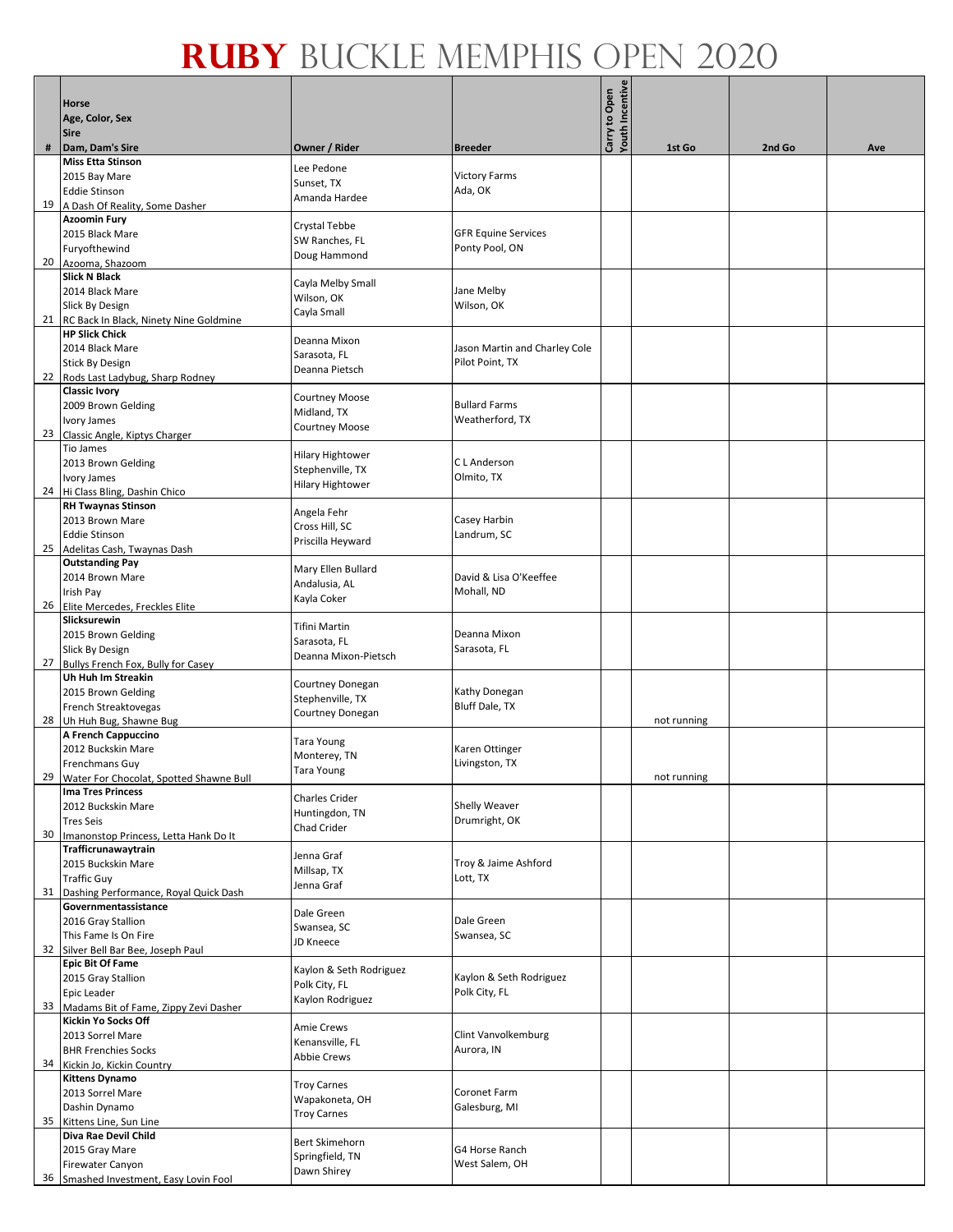|    | <b>Horse</b>                                                        |                                              |                                              | <b>Youth Incentive</b> |             |        |     |
|----|---------------------------------------------------------------------|----------------------------------------------|----------------------------------------------|------------------------|-------------|--------|-----|
|    | Age, Color, Sex<br><b>Sire</b>                                      |                                              |                                              | Carry to Open          |             |        |     |
| #  | Dam, Dam's Sire                                                     | Owner / Rider                                | <b>Breeder</b>                               |                        | 1st Go      | 2nd Go | Ave |
|    | <b>French Swag</b>                                                  | Norman Dallaire                              | Norman Dallaire                              |                        |             |        |     |
|    | 2011 Sorrel Gelding<br><b>BHR Frenchies Socks</b>                   | Morriston, FL                                | Morriston, FL                                |                        |             |        |     |
|    | 37 Reds Little Renegade, On The Money Red                           | <b>Brittany Dallaire</b>                     |                                              |                        |             |        |     |
|    | <b>VF Slick Trick</b>                                               | Rebecca Clark                                |                                              |                        |             |        |     |
|    | 2015 Sorrel Mare                                                    | Pleasant Plans, AR                           | Rebecca Stimax                               |                        |             |        |     |
|    | <b>Slick By Design</b><br>38 Six Fols Dash, First Down Dash         | Rebecca Clark                                | Marion, IN                                   |                        |             |        |     |
|    | <b>Untresable Lad</b>                                               |                                              |                                              |                        |             |        |     |
|    | 2015 Sorrel Gelding                                                 | <b>Blair Knight</b><br>Princeton, KY         | <b>Ronald Bullock</b>                        |                        |             |        |     |
|    | <b>Tres Seis</b>                                                    | <b>Blair Knight</b>                          | Aubrey, TX                                   |                        |             |        |     |
|    | 39 Bootsie Lassie, Holland Ease<br>HP Dash to Fiesta *              |                                              |                                              |                        |             |        |     |
|    | 2013 Stallion                                                       | Jason Martin & Charlie Cole                  |                                              |                        |             |        |     |
|    | Dash Ta Fame                                                        | Pilot Point, TX<br>Ryann Pedone              | <b>Kelly Yates</b>                           |                        |             |        |     |
| 40 | Fire Water Fiesta, Fire Water Flit                                  |                                              |                                              |                        |             |        |     |
|    | Royal French Jet<br>2006 Sorrel Gelding                             | Maurice Creson                               | Kelly Joe Carr                               |                        |             |        |     |
|    | <b>BHR Frenchies Socks</b>                                          | Fayetteville, TN                             | Madison, IN                                  |                        |             |        |     |
| 41 | Debbys Royal Jet, A Royal Jet                                       | <b>Madison Shelton</b>                       |                                              |                        |             |        |     |
|    | <b>KN Ashley</b><br>2013 Sorrel Mare                                | Danielle Wallace                             | Kimi Ann Nichols                             |                        |             |        |     |
|    | A Streak Of Fling                                                   | Winter Park, FL                              | Brownwood, TX                                |                        |             |        |     |
|    | 42 KN Shesa Regular Girl, Nothin But Cash                           | Danielle Wallace                             |                                              |                        |             |        |     |
|    | <b>Furious Interlude</b>                                            | Abigail Poe/Kelli Jo & Alan Hulsey           |                                              |                        |             |        |     |
|    | 2010 Bay Mare<br>Furyofthewind                                      | Fitzgerald, GA                               | <b>Bob Moore Farms</b>                       |                        |             |        |     |
|    | 43 Secret Interlude, Tejano                                         | Abigail Poe                                  | Norman, OK                                   | Y                      |             |        |     |
|    | <b>Epic Vanilla Ice Cream</b>                                       | Jason Eagle                                  |                                              |                        |             |        |     |
|    | 2016 Sorrel Mare                                                    | Ward, AR                                     | Nickelbar Ranch LLC                          |                        |             |        |     |
|    | Epic Leader                                                         | Jason Eagle                                  | Abilene, TX                                  |                        |             |        |     |
|    | 44 SR Shades Of Vanilla, Dash Ta Fame<br><b>Aztecsdontwearsocks</b> |                                              |                                              |                        |             |        |     |
|    | 2013 Bay Mare                                                       | Camron P Fambro<br>Stephenville, TX          | Camron P Fambro                              |                        |             |        |     |
|    | <b>BHR Frenchies Socks</b>                                          | Timber Allenbrand                            | Stephenville, TX                             |                        |             |        |     |
|    | 45 Vagueros Aztec, Drifts Vaguero<br><b>PT Barefoot N Famous</b>    |                                              |                                              |                        |             |        |     |
|    | 2013 Sorrel Mare                                                    | <b>Bert Skimehorn</b>                        | Danny Kingins                                |                        |             |        |     |
|    | <b>BHR Frenchies Socks</b>                                          | Springfield, TN<br><b>Bert Skinehorn</b>     | Hazel, KY                                    |                        |             |        |     |
|    | 46 Rickashay Ta Fame, Dash Ta Fame                                  |                                              |                                              |                        |             |        |     |
|    | <b>Ethyls Eyes</b><br>2015 Brown Mare                               | Jason & Leslie Willis                        | Dolores Hill                                 |                        |             |        |     |
|    | Furyofthewind                                                       | Chester, SC                                  | Moore, OK                                    |                        |             |        |     |
|    | 47 Joyous Eyes, Mr Eye Opener                                       | Leslie Willis                                |                                              |                        |             |        |     |
|    | <b>This Guyz Hot</b><br>2015 Palomino Gelding                       | Kristi & Samantha Duran                      |                                              |                        |             |        |     |
|    | Frenchmans Guy                                                      | Chino Hills, CA                              | Bill & Debbie Myers<br>St Onge, SD           |                        |             |        |     |
| 48 | Hot Movida, Hot Colours                                             | Samantha Duran                               |                                              | Υ                      |             |        |     |
|    | <b>My Epic Miracle</b>                                              | Laney Fowler                                 |                                              |                        |             |        |     |
|    | 2015 Sorrel Mare<br><b>Epic Leader</b>                              | Grandview, TX                                | <b>Schiller Ranch</b><br>College Station, TX |                        |             |        |     |
| 49 | LRH Ali Marae, Miracle Streak                                       | <b>Tyler Crosby</b>                          |                                              |                        |             |        |     |
|    | <b>Red Hot Lady Rebel</b>                                           | Katelyn Scott                                |                                              |                        |             |        |     |
|    | 2015 Sorrel Mare                                                    | Odessa, TX                                   | Jana Bean                                    |                        |             |        |     |
|    | Ur One Famous Rebel<br>50 Who Dat Tiger, Banjo Rondo Red TX         | Lorissa Jo Merritt                           | Fort Hancock, TX                             |                        |             |        |     |
|    | <b>BlueBlazin Hot Fling</b>                                         |                                              |                                              |                        |             |        |     |
|    | 2010 Brown Gelding                                                  | <b>Shelly Shields</b><br>Cochrane, AB CANADA | Fulton Ranch LLC                             |                        |             |        |     |
|    | A Streak Of Fling                                                   | <b>Shelly Shields</b>                        | Valentine, NE                                |                        |             |        |     |
|    | 51 Ima Blue Dragon, Final Contest<br><b>BQH Jetson</b>              |                                              |                                              |                        |             |        |     |
|    | 2013 Sorrel Gelding                                                 | Casey Clark<br>Ivanhoe, TX                   | <b>Busby Quarterhorse LLC</b>                |                        |             |        |     |
|    | Blazin Jetolena                                                     | Casey Keeton                                 | Millsap, TX                                  |                        |             |        |     |
|    | 52 Rebs Little Fame, Dash Ta Fame<br>Itis What It Is Guys           |                                              |                                              |                        |             |        |     |
|    | 2010 Palomino Mare                                                  | Emma Wildiensen                              |                                              |                        |             |        |     |
|    | <b>Frenchmans Guy</b>                                               | Wentzville, MO<br>Emma Wildiensen            | <b>Bill and Deb Meyers</b>                   |                        |             |        |     |
|    | 53 DN Shake Em Up, Royal Shake M                                    |                                              |                                              |                        |             |        |     |
|    | Jet Oh Lena<br>2009 Gray Gelding                                    | Celeste Foster                               | WJ Williamson Jr                             |                        |             |        |     |
|    | Blazin Jetolena                                                     | Davie, FL                                    | Gray Court, SC                               |                        |             |        |     |
|    | 54 Serenely, Runaway Winner                                         | Celeste Foster                               |                                              |                        | not running |        |     |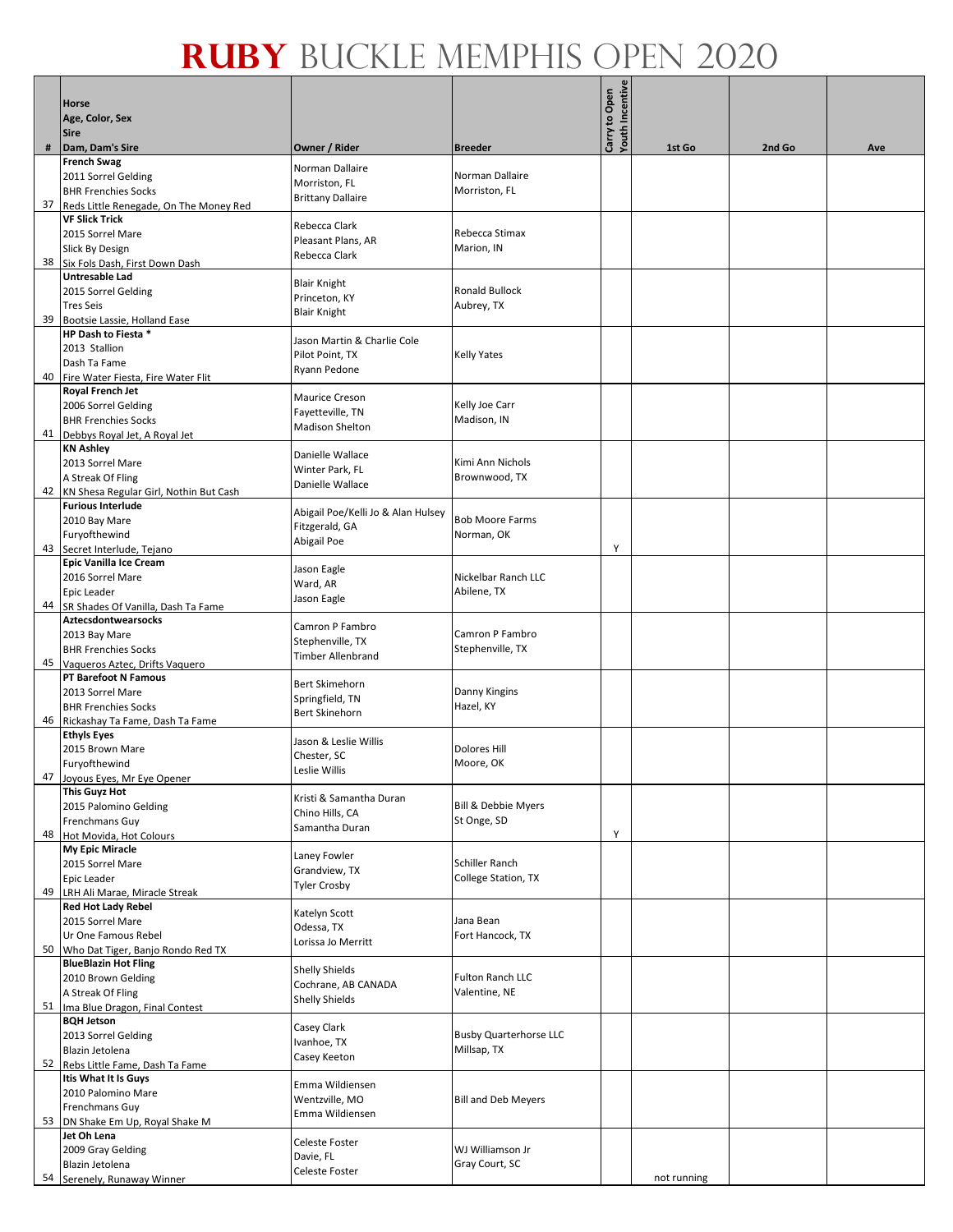|    | <b>Horse</b><br>Age, Color, Sex<br><b>Sire</b>                  |                                |                                         | <b>Youth Incentive</b><br>Carry to Open |             |        |     |
|----|-----------------------------------------------------------------|--------------------------------|-----------------------------------------|-----------------------------------------|-------------|--------|-----|
| #  | Dam, Dam's Sire                                                 | Owner / Rider                  | <b>Breeder</b>                          |                                         | 1st Go      | 2nd Go | Ave |
|    | <b>KVS Payday By Design</b>                                     | Darrell & Jamie Garrett        |                                         |                                         |             |        |     |
|    | 2015 Grullo Mare                                                | Byrdstown, TN                  | Kurt Vonn Stone                         |                                         |             |        |     |
|    | <b>Slick By Design</b>                                          | Jamie Garrett                  | Lebanon, TN                             |                                         |             |        |     |
|    | 55 SCF Daisy Duke, Special Definition                           |                                |                                         |                                         |             |        |     |
|    | <b>Good Timin Guy</b>                                           | Jennifer McGraw                |                                         |                                         |             |        |     |
|    | 2014 Sorrel Gelding                                             | Ocala, FL                      | Deborah Semarge                         |                                         |             |        |     |
|    | <b>BHR Frenchies Socks</b>                                      | Jennifer McGraw                | Alachua, FL                             |                                         |             |        |     |
|    | 56 Good Timin Tinks, Good Timin Hank                            |                                |                                         |                                         |             |        |     |
|    | <b>Bay Area Barbara</b>                                         | Delfarms LLC                   | Amy Williams                            |                                         |             |        |     |
|    | 2012 Palomino Mare<br>As Good As Nick Gets                      | Bush, LA                       | Sandia, TX                              |                                         |             |        |     |
|    | 57 Six Moons Blonde, PC Frenchman                               | Cambrie Delaune                |                                         |                                         |             |        |     |
|    | <b>Princess Stinson</b>                                         |                                |                                         |                                         |             |        |     |
|    | 2013 Palomino Mare                                              | Janett Dykes                   | Danny Carroll                           |                                         |             |        |     |
|    | <b>Eddie Stinson</b>                                            | Baxley, GA                     | Raymore, MI                             |                                         |             |        |     |
|    | 58 Oro Rose, Man In The Money                                   | Janett Dykes                   |                                         |                                         |             |        |     |
|    | Irosesuchastinson                                               |                                |                                         |                                         |             |        |     |
|    | 2014 Palomino Mare                                              | Tammy Brown<br>Bishopville, SC | Danny K Carroll                         |                                         |             |        |     |
|    | <b>Eddie Stinson</b>                                            | Jordan Brown                   | Raymore, MO                             |                                         |             |        |     |
| 59 | Oro Rose, Man In The Money                                      |                                |                                         |                                         |             |        |     |
|    | <b>KW Frenchmans Fame</b>                                       | Melissa Carr                   |                                         |                                         |             |        |     |
|    | 2009 Chestnut Gelding                                           | Platteville, WI                | Ken & Karen Wearin                      |                                         |             |        |     |
|    | <b>Frenchmans Guy</b>                                           | Melissa Carr                   | De Leon, TX                             |                                         |             |        |     |
| 60 | Dashin N Blushin, Dash Ta Fame                                  |                                |                                         |                                         |             |        |     |
|    | Takethisjetnfly                                                 | Jessica Worley                 | Lisa Stafford                           |                                         |             |        |     |
|    | 2007 Chestnut Mare                                              | Little River, SC               |                                         |                                         |             |        |     |
| 61 | Blazin Jetolena                                                 | Jessica Worley                 | Whitesboro, TX                          |                                         |             |        |     |
|    | This Girls Takin, Takin On The Cash<br>Ima Diva Red Dasher      |                                |                                         |                                         |             |        |     |
|    | 2015 Chestnut Mare                                              | Robert & Becky Kerr            | Robert & Becky Kerr                     |                                         |             |        |     |
|    | The Red Dasher                                                  | Carnegie, OK                   | Carnegie, OK                            |                                         |             |        |     |
| 62 | Assuredly French, Frenchmans Guy                                | Ceri Ward                      |                                         |                                         |             |        |     |
|    | <b>Sunny Ceas A Blazin</b>                                      |                                |                                         |                                         |             |        |     |
|    | 2014 Palomino Stallion                                          | Tara Young                     | Rebecca & Tyson Campidilli              |                                         |             |        |     |
|    | Blazin Jetolena                                                 | Monterey, TN<br>Lee Ed Hurst   | Bluejacket, OK                          |                                         |             |        |     |
|    | 63 TT Bailey Sue, TT Five Times Bar                             |                                |                                         |                                         |             |        |     |
|    | AintSeen Ziva Streak                                            | Tanya Conklin                  |                                         |                                         |             |        |     |
|    | 2014 Palomino Mare                                              | Callahan, FL                   | Tanya Conklin                           |                                         |             |        |     |
|    | Aint Seen Nothin Yet                                            | Tanya Conklin                  | Callahan, Fl                            |                                         |             |        |     |
|    | 64 A Moneys Bit O Honey, Mr Money To Burn                       |                                |                                         |                                         |             |        |     |
|    | <b>Jezabells Hot Advice</b><br>2012 Sorrel Mare                 | Charles Holcomb                | Don Vandiver                            |                                         |             |        |     |
|    | <b>Best Advice</b>                                              | Cannelton, IN                  | Wainwright, OK                          |                                         |             |        |     |
|    | 65 Make Em Hot, Hot Colours                                     | Charles Holcomb                |                                         |                                         | not running |        |     |
|    | <b>Froze My Socks Off</b>                                       |                                |                                         |                                         |             |        |     |
|    | 2013 Sorrel Mare                                                | Summer Shafer                  | Elain Brooks                            |                                         |             |        |     |
|    | <b>BHR Frenchies Socks</b>                                      | Ironton, OH                    | Eastanollee, GA                         |                                         |             |        |     |
| 66 | Briscos Dream Gal, Brisco County Jr                             | Summer Shafer                  |                                         |                                         |             |        |     |
|    | Firstdownthecanyon                                              | Mary E Hudson                  |                                         |                                         |             |        |     |
|    | 2015 Sorrel Mare                                                | Auburn, KY                     | Vickie Adams                            |                                         |             |        |     |
|    | Firewater Canyon                                                | Mary Hudson                    | Collinsville, TX                        |                                         |             |        |     |
| 67 | Miss Dallas is First, First Down Dash                           |                                |                                         |                                         |             |        |     |
|    | <b>VF Hot Tamale</b>                                            | Randall Hartley                |                                         |                                         |             |        |     |
|    | 2014 Sorrel Gelding                                             | Ocala, FL                      | <b>Victory Farms</b>                    |                                         |             |        |     |
| 68 | <b>Eddie Stinson</b>                                            | Randy Hartley                  | Ada, OK                                 |                                         |             |        |     |
|    | Royal Sisters Hot, Royal Quick Dash<br><b>VF Famous Cowgirl</b> |                                |                                         |                                         |             |        |     |
|    | 2013 Sorrel Mare                                                | <b>Dorminy Plantation</b>      | <b>Victory Farms</b>                    |                                         |             |        |     |
|    | Born Ta Be Famous                                               | Fitzgerald, GA                 | Ada, OK                                 |                                         |             |        |     |
|    | 69 III Come A Runnin, Royal Shake Em                            | Roger Odom                     |                                         |                                         |             |        |     |
|    | <b>My Favorite Fling</b>                                        |                                |                                         |                                         |             |        |     |
|    | 2015 Bay Roan Mare                                              | Gay Wynn                       | Gary Langford                           |                                         |             |        |     |
|    | A Streak Of Fling                                               | Newberry, FL                   | Daytona Beach, FL                       |                                         |             |        |     |
|    | 70 Kansas Ivory, Ivory James                                    | Caryn Henry                    |                                         |                                         |             |        |     |
|    | <b>Big Time Tonight</b>                                         | Karey Potter                   |                                         |                                         |             |        |     |
|    | 2012 Brown Stallion                                             | Hastings, MI                   | L Joe & Judith O Chappell Trust         |                                         |             |        |     |
|    | <b>Bigtime Favorite</b>                                         | David Williams                 | Santaquin, UT                           |                                         |             |        |     |
|    | 71 Tonight   Might, Shazoom                                     |                                |                                         |                                         |             |        |     |
|    | <b>Gracies Lane</b>                                             | Dena Kirkpatrick               |                                         |                                         |             |        |     |
|    | 2014 Brown Mare<br>The Goodbye Lane                             | Post, TX                       | Mark & Linda Jarvis<br>Spanish Fork, UT |                                         |             |        |     |
|    | 72   TS Up N Famous, Dash Ta Fame                               | Dena Kirkpatrick               |                                         |                                         |             |        |     |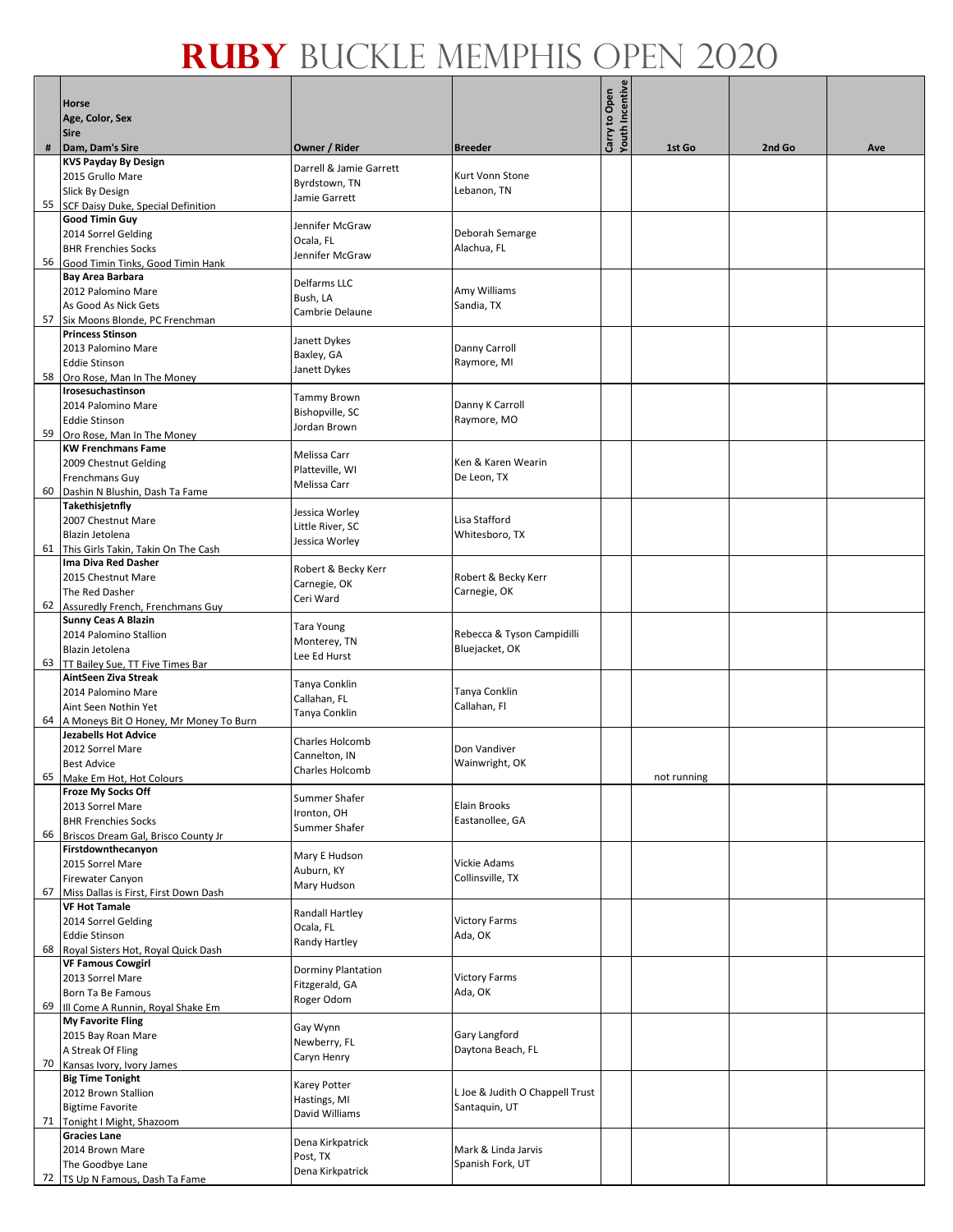|    | <b>Horse</b><br>Age, Color, Sex<br><b>Sire</b>                   |                                  |                                                  | Youth Incentive<br>Carry to Open |             |        |     |
|----|------------------------------------------------------------------|----------------------------------|--------------------------------------------------|----------------------------------|-------------|--------|-----|
| #  | Dam, Dam's Sire                                                  | Owner / Rider                    | <b>Breeder</b>                                   |                                  | 1st Go      | 2nd Go | Ave |
|    | <b>Master The Wagon</b><br>2008 Brown Gelding                    | Kevin & Trish Charleston         | Matthews F.D                                     |                                  |             |        |     |
|    | PYC Paint Your Wagon                                             | Reeds, MO                        | Bristow, OK                                      |                                  |             |        |     |
| 73 | Miss Due Master, Master Hand                                     | Emma Charleston                  |                                                  |                                  | not running |        |     |
|    | <b>Bully Fling N Stones</b>                                      |                                  |                                                  |                                  |             |        |     |
|    | 2014 Bay Roan Mare                                               | Crystal Tebbe                    | Gloria J Leopard DVM                             |                                  |             |        |     |
|    | A Streak Of Fling                                                | SW Ranches, FL                   | Purcell, OK                                      |                                  |             |        |     |
|    | 74 Pebbles Bit O Bully, Bully Bullion                            | Crystal Tebbe                    |                                                  |                                  |             |        |     |
|    | <b>French Contender</b>                                          | Charmayne J Pike                 |                                                  |                                  |             |        |     |
|    | 2014 Bay Mare                                                    | Inverness, FL                    | Joanna Parker                                    |                                  |             |        |     |
|    | <b>BHR Frenchies Socks</b>                                       | McLayne Roebuck                  | Opelika, AL                                      | Υ                                |             |        |     |
|    | 75 Roses Moonlady, Title Contender<br>Slicknslide                |                                  |                                                  |                                  |             |        |     |
|    | 2015 Bay Gelding                                                 | Maria Norman                     | Maria Norman                                     |                                  |             |        |     |
|    | Slick By Design                                                  | Cabot, AR                        | Cabot, AR                                        |                                  |             |        |     |
|    | 76 Red Pepa Jet, Rene Dan Jet                                    | Maggie Carter                    |                                                  |                                  |             |        |     |
|    | <b>DontBJealousImFirst</b>                                       | Lindsey Pedrick                  |                                                  |                                  |             |        |     |
|    | 2016 Sorrel Mare                                                 | Spring Hill, TN                  | <b>Stacy Gross</b>                               |                                  |             |        |     |
|    | First Down Drench                                                | Jennifer Dunn                    | Hot Springs Vill, AR                             |                                  |             |        |     |
| 77 | Their Just Jealous, Rene Dan Jet<br><b>French Zone</b>           |                                  |                                                  |                                  |             |        |     |
|    | 2013 Mare                                                        | Jason Martin & Charlie Cole      |                                                  |                                  |             |        |     |
|    | <b>Frenchmans Guy</b>                                            | Pilot Point, TX                  | Jack and Kelly Bruner                            |                                  |             |        |     |
| 78 | Star Zone, Wild Zone                                             | Ryann Pedone                     |                                                  |                                  |             |        |     |
|    | <b>Frenchgirl Fame</b>                                           | For The Fame LLC                 |                                                  |                                  |             |        |     |
|    | 2011 Chestnut Mare                                               | Micanopy, FL                     | Crystal Shumate                                  |                                  |             |        |     |
|    | <b>BHR Frenchies Socks</b>                                       | Derek Piel                       | Micanopy, FL                                     |                                  |             |        |     |
|    | 79 For The Fame, Dash Ta Fame<br>Babygoterblujeanson             |                                  |                                                  |                                  |             |        |     |
|    | 2013 Chestnut Mare                                               | <b>Bailey Dotten/Wesley Pell</b> | <b>Curtis Beck</b>                               |                                  |             |        |     |
|    | <b>BHR Frenchies Socks</b>                                       | New Smyrna Beach, FL             | Tiger, GA                                        |                                  |             |        |     |
| 80 | Sweet Bonnie Bunny, Hold On Hes Coming                           | <b>Bailey Dotten</b>             |                                                  |                                  |             |        |     |
|    | <b>CRSB Gun N Sprat</b>                                          | <b>Heather Paumen</b>            |                                                  |                                  |             |        |     |
|    | 2014 Gray Gelding                                                | Monticello, MN                   | Tony & Allison Ballinger                         |                                  |             |        |     |
|    | Fiestas Gotta Gun                                                | Heather Paumen                   | Morgan Mill, TX                                  |                                  |             |        |     |
|    | 81 CCR Sprat N Glory, CCR Colonel Sprat<br><b>Moons Train</b>    |                                  |                                                  |                                  |             |        |     |
|    | 2013 Gray Gelding                                                | Karen Arnold                     | Wendell Blankenship                              |                                  |             |        |     |
|    | Freighttrain B                                                   | Owensboro, KY                    | Plainview, TX                                    |                                  |             |        |     |
|    | 82 Moonpie Marauder, Royal Shake Em                              | Ashley Arnold                    |                                                  |                                  | not running |        |     |
|    | <b>BR</b> Letitgo                                                | <b>Barry Lindsey</b>             |                                                  |                                  |             |        |     |
|    | 2015 Buckskin Mare                                               | Springfield, TN                  | Boyds Ranch                                      |                                  |             |        |     |
|    | A Smooth Guy                                                     | <b>Bubby Skimehorn</b>           | Summit, MI                                       |                                  |             |        |     |
|    | 83 BR Sheza Nick Bar, Dr Nick Bar<br><b>RR Tooslick Eye Mist</b> |                                  |                                                  |                                  |             |        |     |
|    | 2015 Sorrel Gelding                                              | Jason Martin & Charlie Cole      | Robin Weaver                                     |                                  |             |        |     |
|    | Slick By Design                                                  | Pilot Point, TX<br>Emma Abbott   | Mahaffey, PA                                     |                                  |             |        |     |
|    | 84 KN Fabs Mist Of Fame, Frenchmans Fabulous                     |                                  |                                                  |                                  |             |        |     |
|    | <b>Slicks Lil Amigo</b>                                          | Deanna Mixon                     |                                                  |                                  |             |        |     |
|    | 2014 Bay Gelding                                                 | Sarasota, FL                     | Charlie Cole and Jason Martin<br>Pilot Point, TX |                                  |             |        |     |
| 85 | Slick By Design<br>Bough Chicka Wowwow, Bully Bullion            | Sabra O'Quinn                    |                                                  |                                  |             |        |     |
|    | <b>Simply Slick</b>                                              |                                  |                                                  |                                  |             |        |     |
|    | 2015 Brown Gelding                                               | Jason Eagle                      | Jason Eagle                                      |                                  |             |        |     |
|    | <b>Slick By Design</b>                                           | Ward, AR<br>Jason Eagle          | Ward, AR                                         |                                  |             |        |     |
|    | 86 Simplyadashtafame, Dash Ta Fame                               |                                  |                                                  |                                  |             |        |     |
|    | JL Fame in Vegas                                                 | <b>MR Performance Horses</b>     |                                                  |                                  |             |        |     |
|    | 2014 Sorrel Mare                                                 | Bellville, TX                    | Jill Lane                                        |                                  |             |        |     |
|    | French Streaktovegas<br>87 JL Sweet Fame, Dash ta Fame           | Jodee Miller                     | Benton, MT                                       |                                  |             |        |     |
|    | OE Money In My Socks                                             |                                  |                                                  |                                  |             |        |     |
|    | 2015 Bay Mare                                                    | Ashley Harvey<br>Decatur, TX     | <b>Ashley Harvey</b>                             |                                  |             |        |     |
|    | <b>BHR Frenchies Socks</b>                                       | Ashley Harvey                    | Decatur, TX                                      |                                  |             |        |     |
|    | 88 Reds Dancing Duck, On The Money Red                           |                                  |                                                  |                                  |             |        |     |
|    | <b>FM Rizzo</b>                                                  | Abigail Poe                      |                                                  |                                  |             |        |     |
|    | 2015<br>Carrizzo                                                 | Griffin, GA                      | <b>Tim Elliott</b><br>Lavonia, GA                |                                  |             |        |     |
| 89 | Nonstopfrenchbanilla, KN A Bully In March                        | Abigail Poe                      |                                                  | Y                                |             |        |     |
|    | <b>Smooth Aces</b>                                               | Carole Strickland                |                                                  |                                  |             |        |     |
|    | 2010 Red Dun Mare                                                | Kiowa, CO                        | <b>Bill &amp; Debbie Myers</b>                   |                                  |             |        |     |
|    | A Smooth Guy                                                     | Carole Strickland                | St Onge, SD                                      |                                  |             |        |     |
|    | 90 Red Ace Three, Laughing Dun Bar                               |                                  |                                                  |                                  |             |        |     |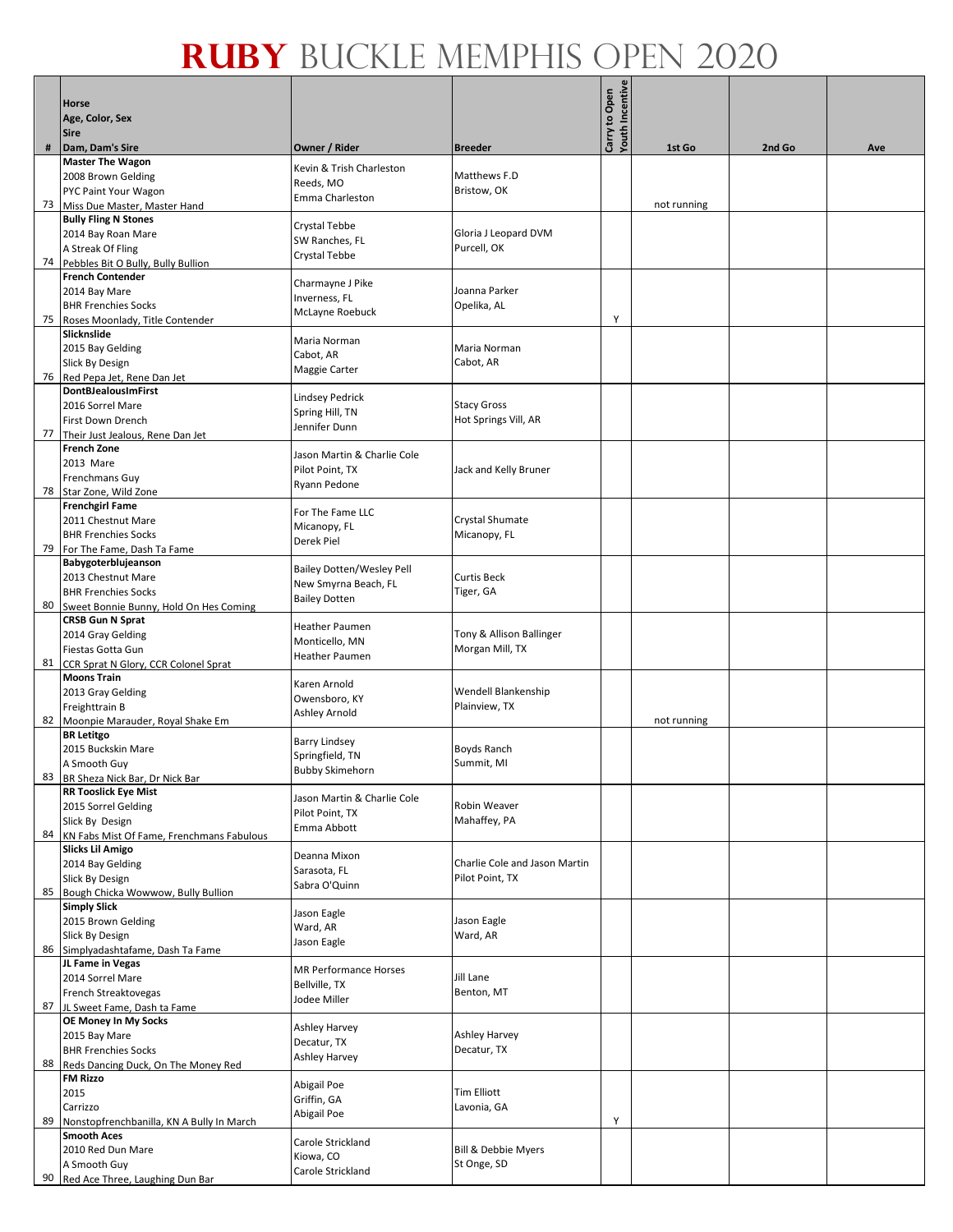|    | <b>Horse</b>                                                 |                                       |                                         | <b>Youth Incentive</b><br>Carry to Open |             |        |     |
|----|--------------------------------------------------------------|---------------------------------------|-----------------------------------------|-----------------------------------------|-------------|--------|-----|
|    | Age, Color, Sex                                              |                                       |                                         |                                         |             |        |     |
|    | <b>Sire</b>                                                  |                                       |                                         |                                         |             |        |     |
| #  | Dam, Dam's Sire<br><b>LX Famous By Design</b>                | Owner / Rider                         | <b>Breeder</b>                          |                                         | 1st Go      | 2nd Go | Ave |
|    | 2015 Sorrel Gelding                                          | Kristi & Samantha Duran               | Vauna & Randy Walker                    |                                         |             |        |     |
|    | Slick By Design                                              | Chino Hills, CA<br>Samantha Duran     | Pingree, OH                             |                                         |             |        |     |
| 91 | Two Dash To Fame, Dash Ta Fame                               |                                       |                                         | Υ                                       |             |        |     |
|    | <b>Rocknroll Frenchgirl</b><br>2008 Buckskin Mare            | <b>Bert Skimehorn</b>                 | Cross Creek Ranch                       |                                         |             |        |     |
|    | <b>Frenchmens Guy</b>                                        | Springfield, TN                       | Ashville, OH                            |                                         |             |        |     |
|    | 92 Spear the Cash, Roll the Cash                             | <b>Bert Skinehorn</b>                 |                                         |                                         |             |        |     |
|    | <b>Guys Dashing Jet</b>                                      | Lisa Cline                            |                                         |                                         |             |        |     |
|    | 2012 Buckskin Mare                                           | Circleville, OH                       | Cahty Geary                             |                                         |             |        |     |
|    | Frenchmans Guy<br>93 Perks Dashing Jet, Dash For Perks       | Caleb Cline                           | Wadsworth, OH                           |                                         |             |        |     |
|    | <b>Shez Guy Crazy</b>                                        |                                       |                                         |                                         |             |        |     |
|    | 2015 Sorrel Mare                                             | Emma Wildiensen                       | <b>Bill and Deb Meyers</b>              |                                         |             |        |     |
|    | Frenchmans Guy                                               | Wentzville, MO<br>Emma Wildiensen     | St. Onge, SD                            |                                         |             |        |     |
| 94 | Country Crazy, Special Show                                  |                                       |                                         |                                         |             |        |     |
|    | Firewaterfrenchfame<br>2014 Chestnut Gelding                 | Kevin & Summer Kosel                  | Carol. T Warren                         |                                         |             |        |     |
|    | Aint Seen Nothin Yet                                         | Glenham, SD                           | Hermiston, OR                           |                                         |             |        |     |
| 95 | Fire Water Flyer, Fire Water Flit                            | Summer Kosel                          |                                         |                                         |             |        |     |
|    | <b>Gimme Damoney</b>                                         | Jason & Leslie Willis                 |                                         |                                         |             |        |     |
|    | 2010 Bay Gelding                                             | Chester, SC                           | <b>Hodnett Quarter Horses</b>           |                                         |             |        |     |
|    | <b>Tres Seis</b><br>96 Damoney, Mr Eye Opener                | Leslie Willis                         | Arthur City, TX                         |                                         |             |        |     |
|    | Gambleonthestreaker                                          |                                       |                                         |                                         |             |        |     |
|    | 2008 Sorrel Gelding                                          | <b>Sherri Cass</b><br>Pierre, SD      | <b>Stephen Harvey</b>                   |                                         |             |        |     |
|    | A Streak Of Fling                                            | Taylyn Cass                           | Lebanon, IN                             |                                         |             |        |     |
|    | 97 Pressey Gamble, Raise The Gamble                          |                                       |                                         | Y                                       |             |        |     |
|    | <b>Guys Merridoc Girl</b><br>2011 Sorrel Mare                | Camron P Fambro                       | Troy & Jaime Ashford                    |                                         |             |        |     |
|    | <b>Frenchmans Guy</b>                                        | Stephenville, TX                      | Lott, TX                                |                                         |             |        |     |
|    | 98 JB Docs Lil Tootsle, Merridoc                             | Timber Allenbrand                     |                                         |                                         |             |        |     |
|    | <b>VF Leo Stinson</b>                                        | Delfarms LLC                          |                                         |                                         |             |        |     |
|    | 2015 Grullo Stallion                                         | Bush, LA                              | <b>Victory Farms</b>                    |                                         |             |        |     |
| 99 | <b>Eddie Stinson</b><br>Licorice Leotard, Coup De Kas        | Cambrie Delaune                       | Ada, OK                                 |                                         |             |        |     |
|    | <b>BS Honor Thy Fame</b>                                     | Donna Workman                         |                                         |                                         |             |        |     |
|    | 2010 Sorrel Mare                                             | Katy, TX                              | <b>Kris Suard</b>                       |                                         |             |        |     |
|    | <b>Born Ta Be Famous</b>                                     | <b>Brielle Workman</b>                | Lockport, LA                            |                                         |             |        |     |
|    | 100 Renes Lady Bars, Rene Dan Jet<br><b>Frenchgirl Cocoa</b> |                                       |                                         |                                         |             |        |     |
|    | 2008 Palomino Mare                                           | Pam Mueller                           | Dick & Vicki Armer                      |                                         |             |        |     |
|    | <b>Frenchmans Guy</b>                                        | Collinsville, OK<br>Pam Mueller       | Wichita, KS                             |                                         |             |        |     |
|    | 101 Mecca Ciara, Mecca San Leo                               |                                       |                                         |                                         |             |        |     |
|    | Packin Smooth Guy                                            | Art Gutterson                         | <b>Hope Martin</b>                      |                                         |             |        |     |
|    | 2014 Palomino Gelding<br>A Smooth Guy                        | Greeley, CO                           | Huntsville, TX                          |                                         |             |        |     |
|    | 102 Packin Honor Jet, Packin Sixes                           | Storme Camarillo                      |                                         |                                         | not running |        |     |
|    | <b>Yo Rocco</b>                                              | Lad Herbst                            |                                         |                                         |             |        |     |
|    | 2012 Sorrel Gelding                                          | Stephenville, TX                      | Gary Lynn Olson                         |                                         |             |        |     |
|    | JL Sirocco<br>103 Badger Be Good, Camiseta Badger            | Jane Fambro                           | Great Falls, MT                         |                                         |             |        |     |
|    | <b>SX Blazin Brucolena</b>                                   |                                       |                                         |                                         |             |        |     |
|    | 2014 Sorrel Gelding                                          | Greg & Lori Shearer<br>Interior, SD   | Greg & Lori Shearer                     |                                         |             |        |     |
|    | Blazin Jetolena                                              | Lainee Sampson                        | Wall, SD                                |                                         |             |        |     |
|    | 104 SX Docs Digit, Docs Bruce                                |                                       |                                         |                                         |             |        |     |
|    | Noshoesnosoxnoproblm<br>2013 Bay Gelding                     | Linda Jett Mosley                     | Andy E. McClune                         |                                         |             |        |     |
|    | <b>BHR Frenchies Socks</b>                                   | Vidalia, GA                           | Palmetto, GA                            |                                         |             |        |     |
|    | 105 Bids April Twist, Dinks Double Bid                       | Tricia Aldridge                       |                                         |                                         |             |        |     |
|    | Smooth Ruby Jean                                             | Cindy Wright                          |                                         |                                         |             |        |     |
|    | 2013 Bay Mare<br>A Smooth Guy                                | Gillette, WY                          | <b>Barlow Livestock</b><br>Gillette, WY |                                         |             |        |     |
|    | 106 Fame Ta Throw, Dash Ta Fame                              | Maggie Carter                         |                                         |                                         |             |        |     |
|    | <b>VF Eysa Famous</b>                                        |                                       |                                         |                                         |             |        |     |
|    | 2015 Sorrel Mare                                             | Sarah Rose Waguespack<br>Gonzales, LA | <b>Victory Farms</b>                    |                                         |             |        |     |
|    | <b>Eddie Stinson</b>                                         | Sarah Rose Waguespack                 | Ada, OK                                 |                                         |             |        |     |
|    | 107 VF Eyesa Red Design, Designer Red<br><b>Kaydens Girl</b> |                                       |                                         |                                         |             |        |     |
|    | 2009 Brown Mare                                              | Rachel Miller                         | Jordan Ray Jones                        |                                         |             |        |     |
|    | <b>Eddie Stinson</b>                                         | Mannington, WV<br>Rachel Miller       | Ambrose, GA                             |                                         |             |        |     |
|    | 108 Razzle Dazzle Dozen, Jody O Toole                        |                                       |                                         |                                         | Not running |        |     |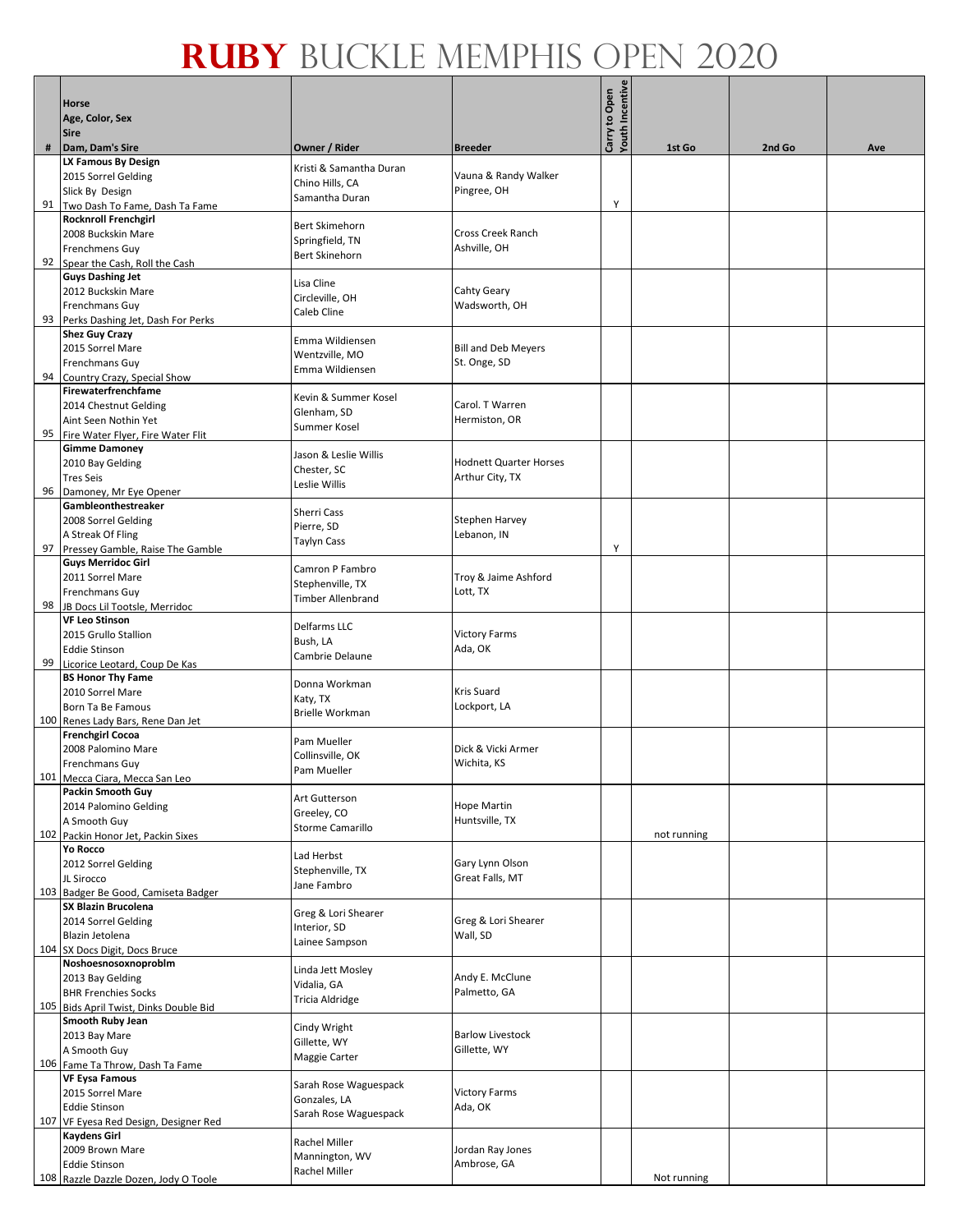|     | Horse<br>Age, Color, Sex<br><b>Sire</b>                      |                                |                                    | Youth Incentive<br>Carry to Open |             |        |     |
|-----|--------------------------------------------------------------|--------------------------------|------------------------------------|----------------------------------|-------------|--------|-----|
| #   | Dam, Dam's Sire                                              | Owner / Rider                  | <b>Breeder</b>                     |                                  | 1st Go      | 2nd Go | Ave |
|     | <b>Bye Felicia</b>                                           | Joanna Parker                  | Karl Smith                         |                                  |             |        |     |
|     | 2014 Sorrel Gelding                                          | Opelika, AL                    |                                    |                                  |             |        |     |
|     | <b>Eddie Stinson</b>                                         | <b>Brett Monroe</b>            | Lucedale, MS                       |                                  |             |        |     |
| 109 | Ima Burr Bugg, Burrs First Down                              |                                |                                    |                                  |             |        |     |
|     | <b>Clever Quick Leo</b>                                      | Mandi Jo Fox                   |                                    |                                  |             |        |     |
|     | 2014 Sorrel Gelding                                          | Hempstead, TX                  | Kelsey Jones Cawley                |                                  |             |        |     |
|     | Shawne Bug Leo                                               | Mandi Jo Fox                   | Bloomington, TX                    |                                  |             |        |     |
|     | 110 Clever Curve, Clever Deceit<br><b>Born In A Hot Lane</b> |                                |                                    |                                  |             |        |     |
|     | 2015 Palomino Gelding                                        | <b>Elizabeth Akins</b>         | <b>Kris Suard</b>                  |                                  |             |        |     |
|     | Born Ta Be Famous                                            | Lebanon, TN                    | Thibodaux, LA                      |                                  |             |        |     |
|     | 111 One Hot Lane, Lanes Leinster                             | <b>Brittany Tonozzi</b>        |                                    |                                  |             |        |     |
|     | <b>Leos Pretty Woman</b>                                     |                                |                                    |                                  |             |        |     |
|     | 2015 Sorrel Mare                                             | Nickelbar Ranch LLC            | Nickelbar Ranch LLC                |                                  |             |        |     |
|     | Shawne Bug Leo                                               | San Angelo, TX                 | San Angelo, TX                     |                                  |             |        |     |
|     | 112 KR Tinker Bell, Dash Ta Fame                             | Janna Brown                    |                                    |                                  | Not running |        |     |
|     | Little Jets A Blazin                                         |                                |                                    |                                  |             |        |     |
|     | 2010 Mare                                                    | Southern Rose Ranch            | Southern Rose Ranch                |                                  |             |        |     |
|     | Blazin Jetolena                                              | Pelzer, SC<br>Janelle Green    | Pelzer, SC                         |                                  |             |        |     |
|     | 113 Sissys Little Corn, Packin Sixes                         |                                |                                    |                                  |             |        |     |
|     | <b>HGFFlinging Frosted</b>                                   | Suzanne Moran                  |                                    |                                  |             |        |     |
|     | 2015 Mare                                                    | Shepherd, TX                   | Suzanne Moran                      |                                  |             |        |     |
|     | A Streak Of Fling                                            | Payton Brown                   | Shepherd, TX                       |                                  |             |        |     |
|     | 114 PC Smoke Sun Holly, Sun Frost                            |                                |                                    |                                  |             |        |     |
|     | Letta Traffic Do It                                          | Janett Dykes                   |                                    |                                  |             |        |     |
|     | 2015 Buckskin Mare                                           | Baxley, GA                     | <b>Troy Ashford</b>                |                                  |             |        |     |
|     | <b>Traffic Guy</b>                                           | Jaime Stackpole                | Lott, TX                           |                                  |             |        |     |
|     | 115 April Rose For Hank, Letta Hank Do It                    |                                |                                    |                                  |             |        |     |
|     | <b>Smooth Finances</b>                                       | Nikki Cain                     |                                    |                                  |             |        |     |
|     | 2013 Buckskin Mare                                           | Whitesboro, TX                 | Nikki Cain                         |                                  |             |        |     |
|     | A Smooth Guy                                                 | Nikki Cain                     | Whitesboro, TX                     |                                  |             |        |     |
|     | 116 Financial Flood, Financially<br>Streaken Frenchman       |                                |                                    |                                  |             |        |     |
|     | 2006 Buckskin Mare                                           | Gay Wynn                       | Robert E Blocher Estate            |                                  |             |        |     |
|     | Frenchmans Guy                                               | Newberry, FL                   | Waterford, CA                      |                                  |             |        |     |
|     | 117 Robos Miss Streaker, Streaker Six                        | Gay Wynn                       |                                    |                                  |             |        |     |
|     | Pressure on A High                                           |                                |                                    |                                  |             |        |     |
|     | 2016 Sorrel Mare                                             | Clayton Hayden                 | Erika Ashley                       |                                  |             |        |     |
|     | No Pressure on Me                                            | Milledgeville, GA              | Krum, TX                           |                                  |             |        |     |
|     | 118 A Midnight High, All Night High                          | Ryann Pedone                   |                                    |                                  | not running |        |     |
|     | Legsgonewild                                                 |                                |                                    |                                  |             |        |     |
|     | 2013 Bay Mare                                                | Leslie Newman<br>Corsicana, TX | <b>Bielau Oaks</b>                 |                                  |             |        |     |
|     | <b>Tres Seis</b>                                             | Leslie Newman                  | Welmar, TX                         |                                  |             |        |     |
|     | 119 Stoli Bugs Me, Stoli                                     |                                |                                    |                                  |             |        |     |
|     | <b>Hoosier Stinson</b>                                       | Heidi Crider                   |                                    |                                  |             |        |     |
|     | 2010 Bay Gelding                                             | Huntingdon, TN                 | <b>Blue Lake Farms</b>             |                                  |             |        |     |
|     | <b>Eddie Stinson</b>                                         | Heidi Crider                   | Terre Haute, IN                    |                                  |             |        |     |
|     | 120 Hoosier Mama, Bends Me Mind                              |                                |                                    |                                  |             |        |     |
|     | The Duke Of Ivory                                            | <b>Brooke Taylor</b>           |                                    |                                  |             |        |     |
|     | 2013 Bay Gelding                                             | Hockley, TX                    | <b>Bobby Cox</b><br>Fort Worth, TX |                                  |             |        |     |
|     | Ivory James                                                  | <b>Brooke Taylor</b>           |                                    |                                  |             |        |     |
|     | 121 Miss Royal Baby Doll, Royal Quick Dash<br>Slickgun       |                                |                                    |                                  |             |        |     |
|     | 2015 Gray Mare                                               | Maddi Cripe                    | Self Birgit                        |                                  |             |        |     |
|     | Slick By Design                                              | Vandalia, IL                   | Pilot Point, TX                    |                                  |             |        |     |
|     | 122 TR Miss Graygun, Playgun                                 | Maddi Cripe                    |                                    |                                  |             |        |     |
|     | California Cash 37 *                                         |                                |                                    |                                  |             |        |     |
|     | 2013 Brown Stallion                                          | Raise The Bar Perf. Horses LLC | Shannon Akerstrom                  |                                  |             |        |     |
|     | Jess Louisiana Blue                                          | Vicksburg, MI                  | Potter Valley, CA                  |                                  |             |        |     |
|     | 123 Cash Perks, Dash For Cash                                | Rass Pederson                  |                                    |                                  |             |        |     |
|     | <b>LSR AppleBottom Jeans</b>                                 | Lazy Susan Ranch LLC           |                                    |                                  |             |        |     |
|     | 2015 Mare                                                    | Flint, TX                      | <b>Kacey Brunner</b>               |                                  |             |        |     |
|     | Jet Streakin                                                 | <b>Emily Thompson Taylor</b>   |                                    |                                  |             |        |     |
|     | 124 Spotless Pocket, Spot Pocket                             |                                |                                    |                                  |             |        |     |
|     | <b>Roll Jordan Roll</b>                                      | River and Ray Stuckey          |                                    |                                  |             |        |     |
|     | 2016 Bay Mare                                                | Whitesboro, TX                 | River and Ray Stuckey              |                                  |             |        |     |
|     | Fast Prize Jordan                                            | <b>River Stuckey</b>           | Whitesboro, TX                     |                                  |             |        |     |
|     | 125 Send the Vision, Perks Alive                             |                                |                                    |                                  |             |        |     |
|     | <b>Folsom Prisoner</b>                                       | Robin Weaver                   |                                    |                                  |             |        |     |
|     | 2013 Sorrel Gelding                                          | Mahaffey, PA                   | Varner Brandy<br>Johnstown, PA     |                                  |             |        |     |
|     | Blazin Jetolena<br>126 Honor This Nonstop, Mr. Honor Bound   | Robin Weaver                   |                                    |                                  |             |        |     |
|     |                                                              |                                |                                    |                                  |             |        |     |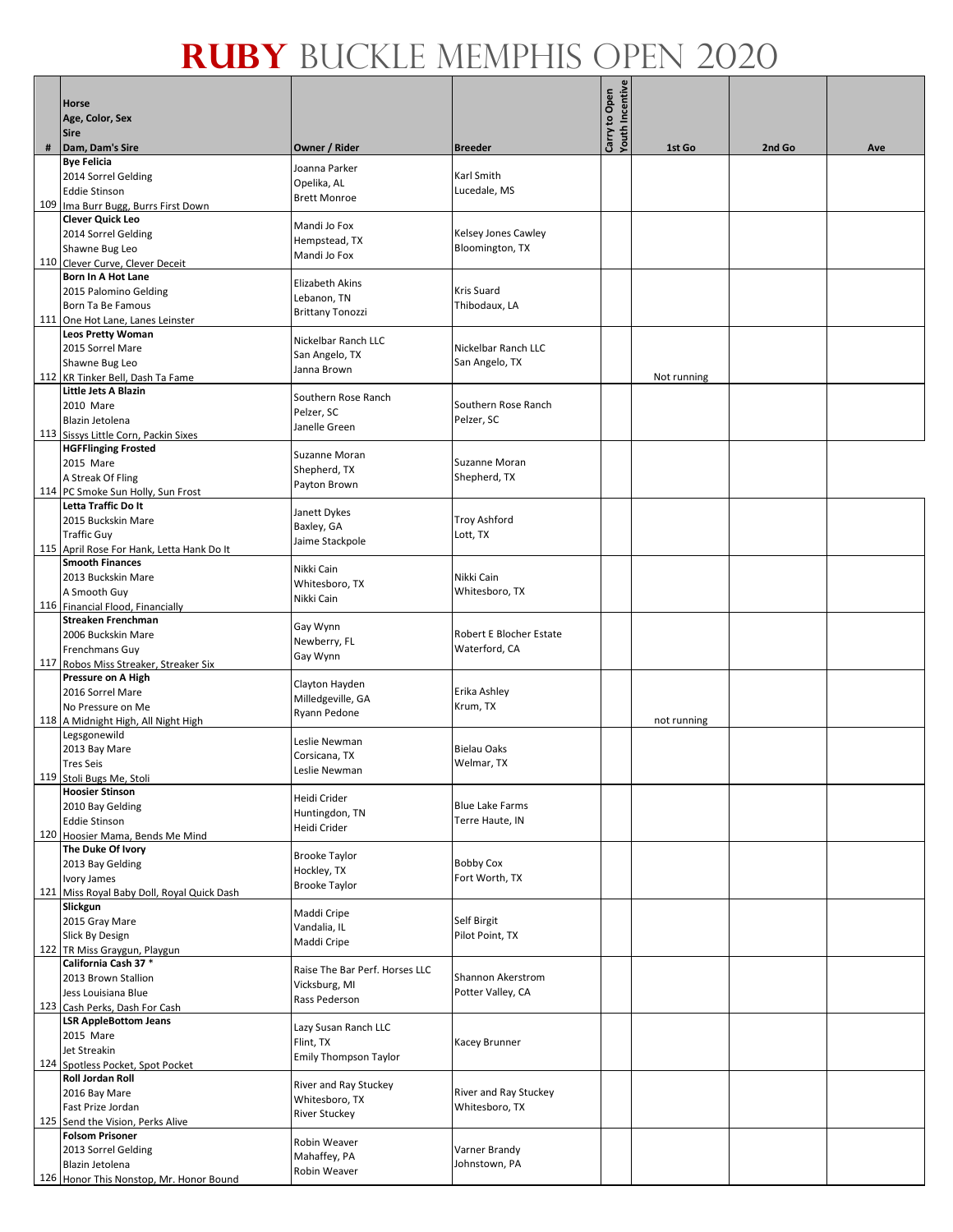|   | Horse<br>Age, Color, Sex<br><b>Sire</b>        |                              | <b>Breeder</b>                 | Youth Incentive<br>Carry to Open | 1st Go | 2nd Go |     |
|---|------------------------------------------------|------------------------------|--------------------------------|----------------------------------|--------|--------|-----|
| # | Dam, Dam's Sire                                | Owner / Rider                |                                |                                  |        |        | Ave |
|   | Ima Friendly Guy                               | <b>MR Performance Horses</b> |                                |                                  |        |        |     |
|   | 2010 Bay Gelding                               | Bellville, TX                | <b>Bill &amp; Debbie Myers</b> |                                  |        |        |     |
|   | A Smooth Guy                                   | Jodee Miller                 | St. Onge, SD                   |                                  |        |        |     |
|   | 127 Dash Of Hot Colours, Dashing Val           |                              |                                |                                  |        |        |     |
|   | <b>Bring It On Guys</b>                        | <b>Tom Clark</b>             |                                |                                  |        |        |     |
|   | 2009 Chestnut Mare                             | Ocala, FL                    | <b>Bill &amp; Debbie Myers</b> |                                  |        |        |     |
|   | Frenchmans Guy                                 |                              | St Onge, SD                    |                                  |        |        |     |
|   | 128 Full A Irish Whiskey, Paddys Irish Whiskey | Sabra O'Quinn                |                                |                                  |        |        |     |
|   | High On Koak                                   |                              |                                |                                  |        |        |     |
|   | 2008 Bay Mare                                  | Ray & Ginger Johnson         | Jill Lane Quarter Horses       |                                  |        |        |     |
|   | As Good As Nick Gets                           | Conway, AR                   | Fort Benton, MT                |                                  |        |        |     |
|   | 129 Koak, Docs Oak                             | Emma Abbott                  |                                |                                  |        |        |     |
|   | <b>Eddies Lil Cat</b>                          |                              |                                |                                  |        |        |     |
|   |                                                | Aubrey Smith                 |                                |                                  |        |        |     |
|   | 2013 Sorrel Mare                               | Binghamton, NY               | <b>Victory Farms</b>           |                                  |        |        |     |
|   | <b>Eddie Stinson</b>                           | Aubrey Smith                 | Ada, OK                        |                                  |        |        |     |
|   | 130 Longshot Lover, Little Cat Olena           |                              |                                |                                  |        |        |     |
|   | <b>Wheres My Soxx</b>                          | Ashley Harvey                |                                |                                  |        |        |     |
|   | 2013 Sorrel Mare                               | Decatur, TX                  | Amanda Kay                     |                                  |        |        |     |
|   | <b>BHR Frenchies Socks</b>                     | Ashley Harvey                | Joaquin, TX                    |                                  |        |        |     |
|   | 131 Picabo Gold, Dash Ta Fame                  |                              |                                |                                  |        |        |     |
|   | Runnin Jetolena                                | Tyra Kane                    |                                |                                  |        |        |     |
|   | 2010 Gray Mare                                 | Weatherford, TX              | Williamson W J Jr.             |                                  |        |        |     |
|   | Blazin Jetolena                                |                              | Gray Court, SC                 |                                  |        |        |     |
|   | 132 Maggie Quick Dash, Royal Quick Dash        | Tyra Kane                    |                                |                                  |        |        |     |
|   | <b>Rudustys Tres Seis</b>                      |                              |                                |                                  |        |        |     |
|   | 2015 Gray Gelding                              | Kathryne Marion              | Womack/ Cavender Farms         |                                  |        |        |     |
|   | <b>Tres Seis</b>                               | Blythewood, SC               | Levelland, TX                  |                                  |        |        |     |
|   | 133 RDustys Fury, Furyofthewind                | Kathryne Marion              |                                |                                  |        |        |     |
|   | <b>BR Golden Leader *</b>                      |                              |                                |                                  |        |        |     |
|   |                                                | Garland Ray Baker            | Garland Ray Baker              |                                  |        |        |     |
|   | 2013 Stallion                                  | Russellville, AR             |                                |                                  |        |        |     |
|   | Confederate Leader                             | Dustin Angelle               | Russellville, AR               |                                  |        |        |     |
|   | 134 KN Docs Grey Gold, Groanies Grey Pony      |                              |                                |                                  |        |        |     |
|   | A Streak Of Sunshine                           | Jenny Jo Kijac               |                                |                                  |        |        |     |
|   | 2010 Red Roan Mare                             | Jay, OK                      | Teresa Bolander                |                                  |        |        |     |
|   | A Streak Of Fling                              |                              | Dannebrog, NE                  |                                  |        |        |     |
|   | 135 Elusive Keepsake, The Big Te               | Jenny Jo Kijac               |                                |                                  |        |        |     |
|   | A Smooth Flit Bar                              |                              |                                |                                  |        |        |     |
|   | 2012 Sorrel Gelding                            | Juan & Bobbie Jo Alcazar     | Brenda F. Raley                |                                  |        |        |     |
|   | A Smooth Guy                                   | Okeechobee, FL               | Whitney, TX                    |                                  |        |        |     |
|   | 136 Halley Flit Bar, Flit Bar Beggar           | Bobbie Jo Alcazar            |                                |                                  |        |        |     |
|   | <b>Warrior B Princess</b>                      |                              |                                |                                  |        |        |     |
|   | 2015 Brown Mare                                | John J. Maubach              | Running C. Ranch LLC           |                                  |        |        |     |
|   |                                                | Purcell, OK                  | Centerview, MO                 |                                  |        |        |     |
|   | Freighttrain B                                 | Carole Strickland            |                                |                                  |        |        |     |
|   | 137 Royal Sissy Irish, Royal Shake Em          |                              |                                |                                  |        |        |     |
|   | <b>Guys Voodoo Bug</b>                         | Kaleb Terlip                 |                                |                                  |        |        |     |
|   | 2003 Sorrel Gelding                            | Frontenac, KS                | <b>Bill &amp; Debbie Myers</b> |                                  |        |        |     |
|   | Frenchmans Guy                                 | Patton Ann Lynch             | Saint Onge, SD                 |                                  |        |        |     |
|   | 138 Voo Doo Martha, Marthas Six Moons          |                              |                                |                                  |        |        |     |
|   | <b>Frenchmans Cash Bar</b>                     | Ben Heithcock                |                                |                                  |        |        |     |
|   | 2013 Palomino Gelding                          | College Grove, TN            | <b>Ben Heithcock</b>           |                                  |        |        |     |
|   | First Down French                              | Ben Heithcock                | College Grove, TN              |                                  |        |        |     |
|   | 139 Luthers Suzi Blue, Luther Bar Blue         |                              |                                |                                  |        |        |     |
|   | <b>SM A Royal PYC</b>                          | Stefani Barnett              |                                |                                  |        |        |     |
|   | 2011 Bay Gelding                               | Muskogee, OK                 | Rafter SM Ranch                |                                  |        |        |     |
|   | PYC Paint Your Wagon                           |                              | Wagoner, OK                    |                                  |        |        |     |
|   | 140 A Royal Country Miss, A Royale High        | Stefani Barnett              |                                |                                  |        |        |     |
|   | Lkstreakinfrenchdown                           |                              |                                |                                  |        |        |     |
|   | 2009 Sorrel Mare                               | Sherri Cass                  | Aimee & Kay Olson              |                                  |        |        |     |
|   | Frenchmans Guy                                 | Pierre, SD                   | Bluff Dale, TX                 |                                  |        |        |     |
|   | 141 Dashing Minstral, First Down Dash          | Taylyn Cass                  |                                | Υ                                |        |        |     |
|   | <b>Famous By Design</b>                        |                              |                                |                                  |        |        |     |
|   | 2015 Brown Mare                                | Donna Workman                | Nicole Logan                   |                                  |        |        |     |
|   |                                                | Katy, TX                     | Rapid City, SD                 |                                  |        |        |     |
|   | Slick By Design                                | <b>Brielle Workman</b>       |                                |                                  |        |        |     |
|   | 142 Nick Of Guy, Frenchmans Guy                |                              |                                |                                  |        |        |     |
|   | <b>Herewego Guys</b>                           | <b>Honour Yates</b>          |                                |                                  |        |        |     |
|   | 2012 Sorrel Gelding                            | Cumberland Furnace, TN       | Crystal Shumate                |                                  |        |        |     |
|   | <b>BHR Frenchies Socks</b>                     | Shiloh Branch                | Micanopy, FL                   |                                  |        |        |     |
|   | 143 Jets Cash Up Front, Easy On The Mark       |                              |                                |                                  |        |        |     |
|   | A Prime Design                                 | Bob & Tracy Haberlandt       |                                |                                  |        |        |     |
|   | 2007 Sorrel Mare                               | Okeechobee, FL               | Flat Get It Farm Inc           |                                  |        |        |     |
|   | Designer Red                                   | Kaycee Raye Hanchey          | Villa Rica, GA                 |                                  |        |        |     |
|   | 144 Prime Time Cash, Blackjack Cash            |                              |                                | Y                                |        |        |     |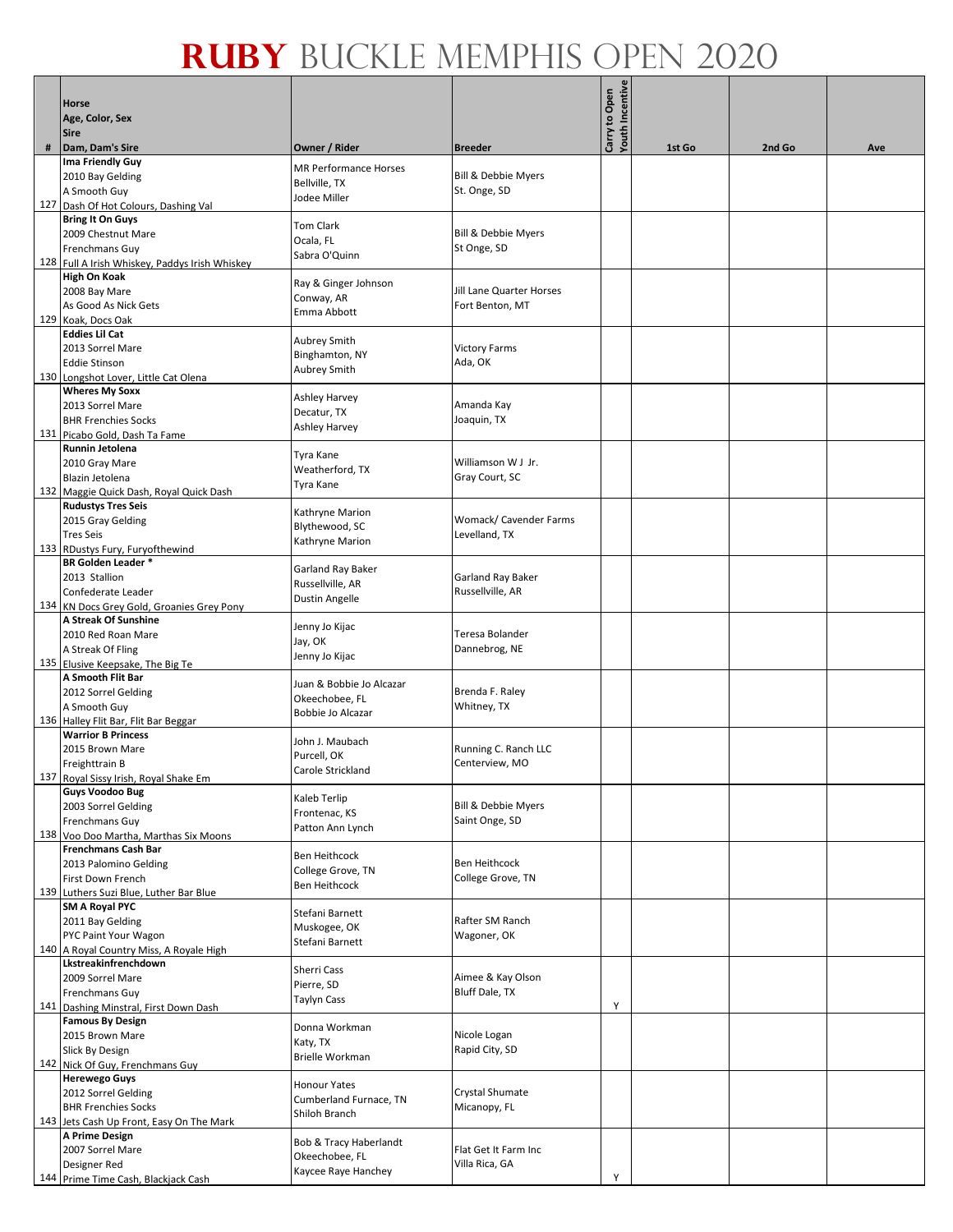|     | Horse<br>Age, Color, Sex<br><b>Sire</b>                             |                                  |                              | Carry to Open<br>Youth Incentive |        |        |     |
|-----|---------------------------------------------------------------------|----------------------------------|------------------------------|----------------------------------|--------|--------|-----|
| #   | Dam, Dam's Sire                                                     | Owner / Rider                    | <b>Breeder</b>               |                                  | 1st Go | 2nd Go | Ave |
|     | <b>Bet Shesa Rey</b>                                                | Gary Dellinger                   |                              |                                  |        |        |     |
|     | 2014 Sorrel Mare                                                    | Catawba, NC                      | <b>Gary Dellinger</b>        |                                  |        |        |     |
|     | Bet Hesa Cat                                                        | Savannah Banner                  | Catawba, NC                  |                                  |        |        |     |
|     | 145 Paving The Rey, Dual Rey                                        |                                  |                              |                                  |        |        |     |
|     | <b>Epic Party In Vegas</b>                                          | <b>Mission Ranch LLC</b>         | Jimmy Leek                   |                                  |        |        |     |
|     | 2014 Sorrel Mare<br>Epic Leader                                     | Wynne, AR                        | Wynne, AR                    |                                  |        |        |     |
|     | 146 Shootin Tootin Party, Shoot Yeah                                | Niki Lewis                       |                              |                                  |        |        |     |
|     | Firin To Be A Hero                                                  |                                  |                              |                                  |        |        |     |
|     | 2010 Sorrel Gelding                                                 | Dusty Lynch                      | Jud Little                   |                                  |        |        |     |
|     | Valiant Hero                                                        | Crawford, TX<br>Patton Ann Lynch | Ardmore, OK                  |                                  |        |        |     |
|     | 147 Shebe Firin For Cash, Cash Not Credit                           |                                  |                              |                                  |        |        |     |
|     | Im A Slick Guy *                                                    | David & Elaine Sloan             |                              |                                  |        |        |     |
|     | 2015 Black Stallion                                                 | Jermyn, TX                       | Cathy Geary                  |                                  |        |        |     |
|     | Slick By Design                                                     | Tricia Aldridge                  | Wadsworth, OH                |                                  |        |        |     |
|     | 148 Frenchmans Perkette, Frenchmans Guy                             |                                  |                              |                                  |        |        |     |
|     | <b>Bogie Stinson</b><br>2015 Sorrel Gelding                         | John and Melissa Wilks           | Danny K. Carroll             |                                  |        |        |     |
|     | <b>Eddie Stinson</b>                                                | Boaz, AL                         | Raymore, MI                  |                                  |        |        |     |
|     | 149 BW Hard Headed Woman, Dash In Elvis                             | John Wilks                       |                              |                                  |        |        |     |
|     | <b>VF Miracles Happen</b>                                           | Mia McClory                      |                              |                                  |        |        |     |
|     | 2015 Sorrel Mare                                                    | Lincolnton, NC                   | <b>Victory Farms</b>         |                                  |        |        |     |
|     | <b>Eddie Stinson</b>                                                | Mia McClory                      | Ada, OK                      |                                  |        |        |     |
|     | 150 Lika Miracle, Dean Miracle                                      |                                  |                              |                                  |        |        |     |
|     | This Fame Is On Fire *                                              | Raise The Bar Perf. Horses LLC   | <b>Heath Boucher</b>         |                                  |        |        |     |
|     | 2012 Chestnut Stallion                                              | Vicksburg, MI                    |                              |                                  |        |        |     |
|     | Fire Water Flit                                                     | Rebecca Barton                   | Galion, OH                   |                                  |        |        |     |
|     | 151 Famous Slik Parties, Dash Ta Fame<br><b>SJS Designedbyflair</b> |                                  |                              |                                  |        |        |     |
|     | 2015 Bay Stallion                                                   | Rylee Shields                    | Hope Sickler                 |                                  |        |        |     |
|     | Slick By Design                                                     | Cochrane, AB CANADA              | Gladstone, ND                |                                  |        |        |     |
|     | 152 Famous French Flair, Dash Ta Fame                               | Rylee Shields                    |                              |                                  |        |        |     |
|     | <b>Marry Me Fame</b>                                                | Joyce Hanes                      |                              |                                  |        |        |     |
|     | 2013 Sorrel Mare                                                    | Lancaster, OH                    | Crystal Shumate              |                                  |        |        |     |
|     | <b>BHR Frenchies Socks</b>                                          | Joyce Hanes                      | Micanopy, FL                 |                                  |        |        |     |
|     | 153 Fame Aint Free, Dash Ta Fame                                    |                                  |                              |                                  |        |        |     |
|     | <b>VR Bugsnthemoonlight</b>                                         | Five L Farm                      | Leah Rogers Sochor- Ventana  |                                  |        |        |     |
|     | 2015 Sorrel Gelding<br>Shawne Bug Leo                               | Portage, PA                      | Ranch                        |                                  |        |        |     |
|     | 154 Kailua Creek, Marthas Six Moons                                 | Jarrett Long                     | Noble, OK                    |                                  |        |        |     |
|     | MP Lead Me To Hay                                                   |                                  |                              |                                  |        |        |     |
|     | 2015 Sorrel Mare                                                    | <b>Ashley Parks</b>              | Mel O Potter                 |                                  |        |        |     |
|     | PC Frenchmans Hay Day                                               | Dania, FL                        | Marana, AZ                   |                                  |        |        |     |
|     | 155 Hum Dash Special, Special Leader                                | Amanda Weekley                   |                              |                                  |        |        |     |
|     | A Wealthy Design                                                    | Bob & Tracy Haberlandt           |                              |                                  |        |        |     |
|     | 2015 Chestnut Mare                                                  | Okeechobee, FL                   | Bob & Tracy Haberlandt       |                                  |        |        |     |
|     | Slick By Design<br>156 RGR Miss Hugo Cash, MR. Beaudash             | Kristin Hanchey                  | Okeechobee, FL               |                                  |        |        |     |
|     | <b>Streakin In My Socks</b>                                         |                                  |                              |                                  |        |        |     |
|     | 2012 Gelding Gelding                                                | Macy Ford                        | Shawn/ Angela Jackson        |                                  |        |        |     |
|     | <b>BHR Frenchies Socks</b>                                          | Lithia, FL                       | High Springs, FL             |                                  |        |        |     |
| 157 | Justa Sexy Woman, Dashin Is Easy                                    | Nicole Monroe                    |                              |                                  |        |        |     |
|     | <b>Dash Ta Perfection</b>                                           | Lee Pedone                       |                              |                                  |        |        |     |
|     | 2015 Sorrel Mare                                                    | Brooksville, TX                  | James                        |                                  |        |        |     |
|     | A Dash to Streak                                                    | Ryann Pedone                     | Purcell, OK                  |                                  |        |        |     |
|     | 158 Perfection in Brown, Dashing Cleat<br><b>Absolut Hollywood</b>  |                                  |                              |                                  |        |        |     |
|     | 2015 Bay Gelding                                                    | Lynn Hinds & Patsy McCaffety     | Patsy McCaffey & Lynn Hinds  |                                  |        |        |     |
|     | Triple Vodka                                                        | Waller, TX                       | Waller, TX                   |                                  |        |        |     |
|     | 159 JG Zacks Hollywood, Zack T Wood                                 | Lynn Hinds                       |                              |                                  |        |        |     |
|     | <b>Guys Dash of Fame</b>                                            | Cindy Kinnebrew                  |                              |                                  |        |        |     |
|     | 2013 Palomino Mare                                                  | Indian Springs, AL               | <b>Bill and Debbie Myers</b> |                                  |        |        |     |
|     | Frenchmans Guy                                                      | Silivia Kinnebrew                | Saint Onge, SD               |                                  |        |        |     |
|     | 160 Miss Dash of Fame, Dash Ta Fame                                 |                                  |                              |                                  |        |        |     |
|     | <b>Merrisocks</b>                                                   | <b>Dement Quarter Horses</b>     |                              |                                  |        |        |     |
|     | 2007 Sorrel Mare<br><b>BHR Frenchies Socks</b>                      | Jackson, TN                      | Crystal Shumate              |                                  |        |        |     |
|     | 161 Perfume N Moonlight, Leavemonaroll                              | Darcy Dement                     | Micanopy, FL                 | Υ                                |        |        |     |
|     | <b>Slick Lane Ta Fame</b>                                           |                                  |                              |                                  |        |        |     |
|     | 2015 Black Mare                                                     | Nancy Adkins                     | Jill Petty                   |                                  |        |        |     |
|     | Slick By Design                                                     | Marengo, OH<br>Will Lear         | Markel, TX                   |                                  |        |        |     |
|     | 162 Short Lane Ta Fame, Dash Ta Fame                                |                                  |                              |                                  |        |        |     |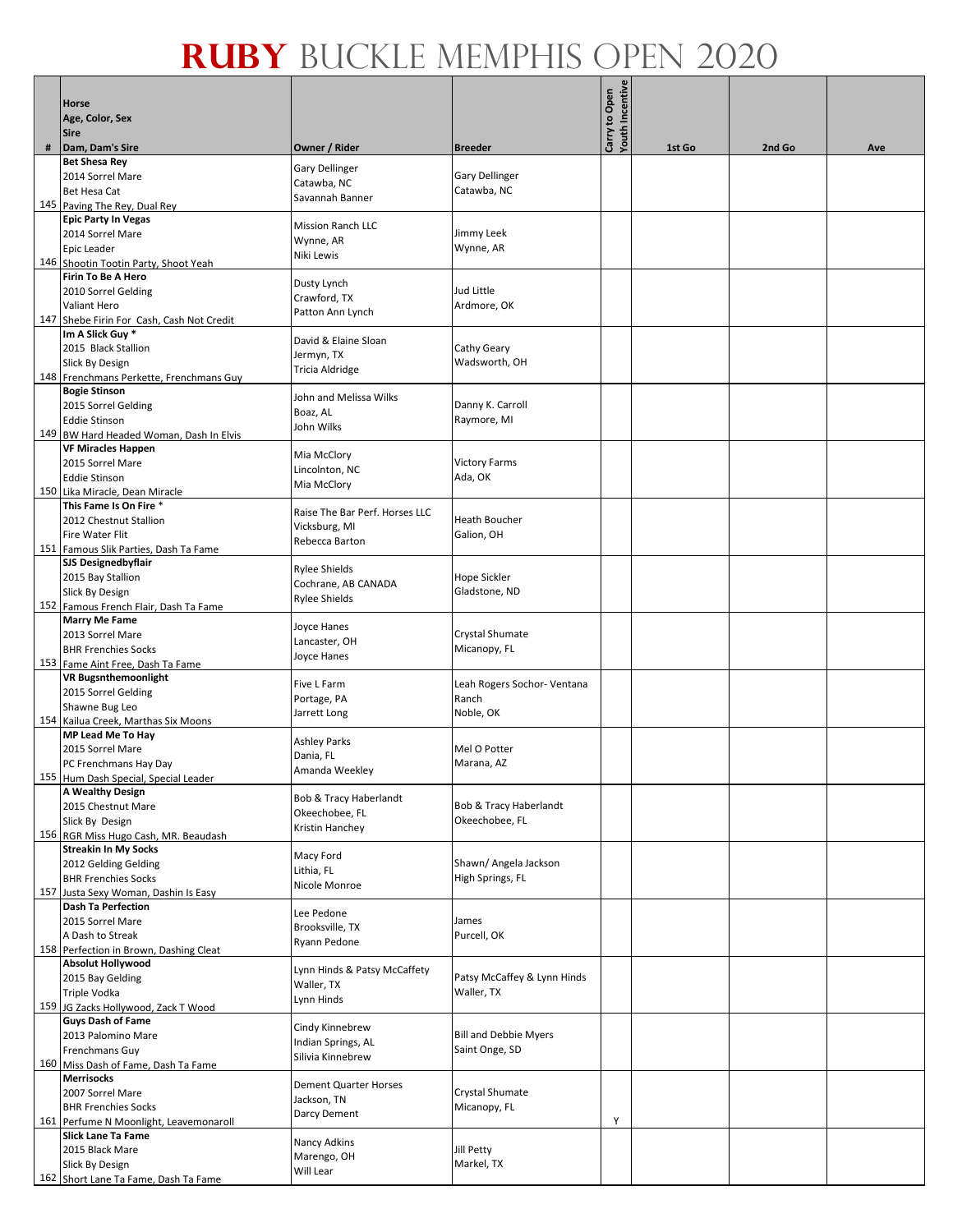|     | Horse<br>Age, Color, Sex<br><b>Sire</b>                                 |                              |                                      | Youth Incentive<br>Carry to Open |             |        |     |
|-----|-------------------------------------------------------------------------|------------------------------|--------------------------------------|----------------------------------|-------------|--------|-----|
| #   | Dam, Dam's Sire<br><b>One Hot Stinson</b>                               | Owner / Rider                | <b>Breeder</b>                       |                                  | 1st Go      | 2nd Go | Ave |
|     |                                                                         | <b>Stacy Henson</b>          |                                      |                                  |             |        |     |
|     | 2012 Sorrel Gelding<br><b>Eddie Stinson</b>                             | Goreville, IL                | <b>Stacy Henson</b><br>Goreville, IL |                                  |             |        |     |
| 163 |                                                                         | Dusty Pike                   |                                      |                                  |             |        |     |
|     | Suzie B Hot, Hot Colours<br><b>Turnpikers Wagon</b>                     |                              |                                      |                                  |             |        |     |
|     | 2014 Stallion                                                           | Lazy Susan Ranch LLC         | Verna & Nolan Perehouse              |                                  |             |        |     |
|     | PYC Paint Your Wagon                                                    | Flint, TX                    | Webbers Falls, OK                    |                                  |             |        |     |
|     | 164 High Class Turnpike, Royal Quick Flash                              | <b>Emily Thompson Taylor</b> |                                      |                                  |             |        |     |
|     | <b>Easy Goin Guy</b>                                                    |                              |                                      |                                  |             |        |     |
|     | 2009 Sorrel Gelding                                                     | For The Fame LLC             | Crystal Shumate                      |                                  |             |        |     |
|     | <b>BHR Frenchies Socks</b>                                              | Micanopy, FL                 | Micanopy, FL                         |                                  |             |        |     |
|     | 165 Holland Lady, Holland Ease                                          | Crystal Shumate              |                                      |                                  |             |        |     |
|     | <b>Stilettos And Lace</b>                                               | Colleen Hershey              |                                      |                                  |             |        |     |
|     | 2013 Palomino Mare                                                      | Mount Joy, PA                | Janet Brunkan                        |                                  |             |        |     |
|     | First Down French                                                       | Colleen Hershey              | Oskaloosa, KS                        |                                  |             |        |     |
|     | 166 Annaly Nick Bar, Dr. Nick Bar                                       |                              |                                      |                                  |             |        |     |
|     | <b>VF Eddie Bull</b>                                                    | Mekenna Davis                |                                      |                                  |             |        |     |
|     | 2014 Bay Gelding                                                        | Huntsville, TX               | <b>Victory Farms</b>                 |                                  |             |        |     |
|     | <b>Eddie Stinson</b>                                                    | Mekenna Davis                | ΟК                                   |                                  |             |        |     |
| 167 | Natural Lady Bullion, Bully Bullion                                     |                              |                                      |                                  |             |        |     |
|     | Unshakable Kingdom                                                      | River and Ray Stuckey        | James Sills                          |                                  |             |        |     |
|     | 2014 Bay Gelding<br>Freighttrain B                                      | Whitesboro, TX               | Cider Hills, TX                      |                                  |             |        |     |
|     | 168 Cartel Bride, Carters Cartel                                        | <b>River Stuckey</b>         |                                      |                                  |             |        |     |
|     | <b>Miss Mango Tango</b>                                                 |                              |                                      |                                  |             |        |     |
|     | 2006 Palomino Mare                                                      | <b>Nealey Dalton</b>         | Tom Camp                             |                                  |             |        |     |
|     | Frenchmans Guy                                                          | Adamsville, TN               | Condon, MT                           |                                  |             |        |     |
|     | 169 Misty Moon Lite, Rare Jet                                           | Nealey Dalton                |                                      |                                  |             |        |     |
|     | <b>Flashin My Guns</b>                                                  |                              |                                      |                                  |             |        |     |
|     | 2014 Gray Gelding                                                       | Ryann Pedone                 | Lee Pedone                           |                                  |             |        |     |
|     | Fiestas Gotta Gun                                                       | Sunset, TX<br>Jodee Miller   | Brooksville, FL                      |                                  |             |        |     |
|     | 170 Red Flash in Money, On the Money Rod                                |                              |                                      |                                  |             |        |     |
|     | <b>BR Snow White</b>                                                    | Garland Ray Baker            |                                      |                                  |             |        |     |
|     | 2012 Mare                                                               | Russellville, AR             | Garland Ray Baker                    |                                  |             |        |     |
|     | A Streak Of Fling                                                       | <b>Whitney Davison</b>       | Russellville, AR                     |                                  |             |        |     |
|     | 171 KN Docs Grey Gold, Groanies Grey Pony<br><b>VF A Little Bit Red</b> |                              |                                      |                                  | not running |        |     |
|     | 2008 Sorrel Mare                                                        | Ryann Pedone                 | <b>Victory Farms</b>                 |                                  |             |        |     |
|     | Designer Red                                                            | Sunset, TX                   | Ada, OK                              |                                  |             |        |     |
|     | 172 Little Bit Princess, Super Fence Amilion                            | Aubrey Smith                 |                                      |                                  | not running |        |     |
|     | <b>VC Fuel Fling</b>                                                    |                              |                                      |                                  |             |        |     |
|     | 2010 Sorrel Gelding                                                     | Lindsay & Willie Leverington | Vernon & Elaine Copsey               |                                  |             |        |     |
|     | A Streak Of Fling                                                       | Jonesburg, MO                | Brewster, NE                         |                                  |             |        |     |
|     | 173 Easy Credit Fuel, Oklahoma Fuel                                     | Lindsay Leverington          |                                      |                                  |             |        |     |
|     | <b>Epic Guy</b>                                                         | Kristen Williams             |                                      |                                  |             |        |     |
|     | 2015 Gray Gelding                                                       | Frierson, LA                 | Kristen Williams                     |                                  |             |        |     |
|     | Epic Leader                                                             | Kassie Mowry                 | Frierson, LA                         |                                  |             |        |     |
|     | 174 Frenchilicious, Frenchmans Guy                                      |                              |                                      |                                  |             |        |     |
|     | Streakinfrankiefling<br>2015 Bay Roan Mare                              | Thomas & Jennifer Overly     | Thomas & Jennifer Overly             |                                  |             |        |     |
|     | A Dash Ta Streak                                                        | Peck, MI                     | Peck, MI                             |                                  |             |        |     |
|     | 175 Rare Louise, Rare Form                                              | TJ Overly                    |                                      |                                  |             |        |     |
|     | A Streak of Hot Pie                                                     |                              |                                      |                                  |             |        |     |
|     | 2015 Black Mare                                                         | Aubrey Sprouse               | Marble A Ranch                       |                                  |             |        |     |
|     | A Streak Of Fling                                                       | Lilbourn, MO                 | Bowe, AZ                             |                                  |             |        |     |
|     | 176 Say Bye Pie, Pie in the Sky                                         | <b>Audrey Sprouse</b>        |                                      |                                  |             |        |     |
|     | <b>VF Born Famous</b>                                                   | Clay Espey & Dustin Angelle  |                                      |                                  |             |        |     |
|     | 2013 Palomino Gelding                                                   | Robert, LA                   | <b>Victory Farms</b>                 |                                  |             |        |     |
|     | Born Ta Be Famous                                                       | <b>Dustin Angelle</b>        | Ada, OK                              |                                  |             |        |     |
| 177 | Sleek Glass, Image of Greatness                                         |                              |                                      |                                  |             |        |     |
|     | <b>This Guys No Angel</b>                                               | John J. Maubach              |                                      |                                  |             |        |     |
|     | 2011 Palomino Stallion                                                  | Purcell, OK                  | <b>Bill or Debbie Myers</b>          |                                  |             |        |     |
|     | Frenchmans Guy                                                          | Pete Oen                     | Saint Onge, SD                       |                                  |             |        |     |
|     | 178 Briscos Angel, Brisco County Jr.                                    |                              |                                      |                                  |             |        |     |
|     | <b>Tellers Dash</b><br>2007 Sorrel Stallion                             | Curtis Walker                |                                      |                                  |             |        |     |
|     | Corona Cartel                                                           | Lauren Howe                  | C/C Stock Farm                       |                                  |             |        |     |
|     | 179 Tellers Cash, Dash For Cash                                         |                              |                                      |                                  | not running |        |     |
|     | <b>Born Ivory James</b>                                                 |                              |                                      |                                  |             |        |     |
|     | 2014 Buckskin Mare                                                      | JP7C Properties LP           | <b>Victory Farms</b>                 |                                  |             |        |     |
|     | Born Ta Be Famous                                                       | Brownville, TX               | Ada, OK                              |                                  |             |        |     |
|     | 180 Chase This Ivory, Ivory James                                       | Kay Blandford                |                                      |                                  |             |        |     |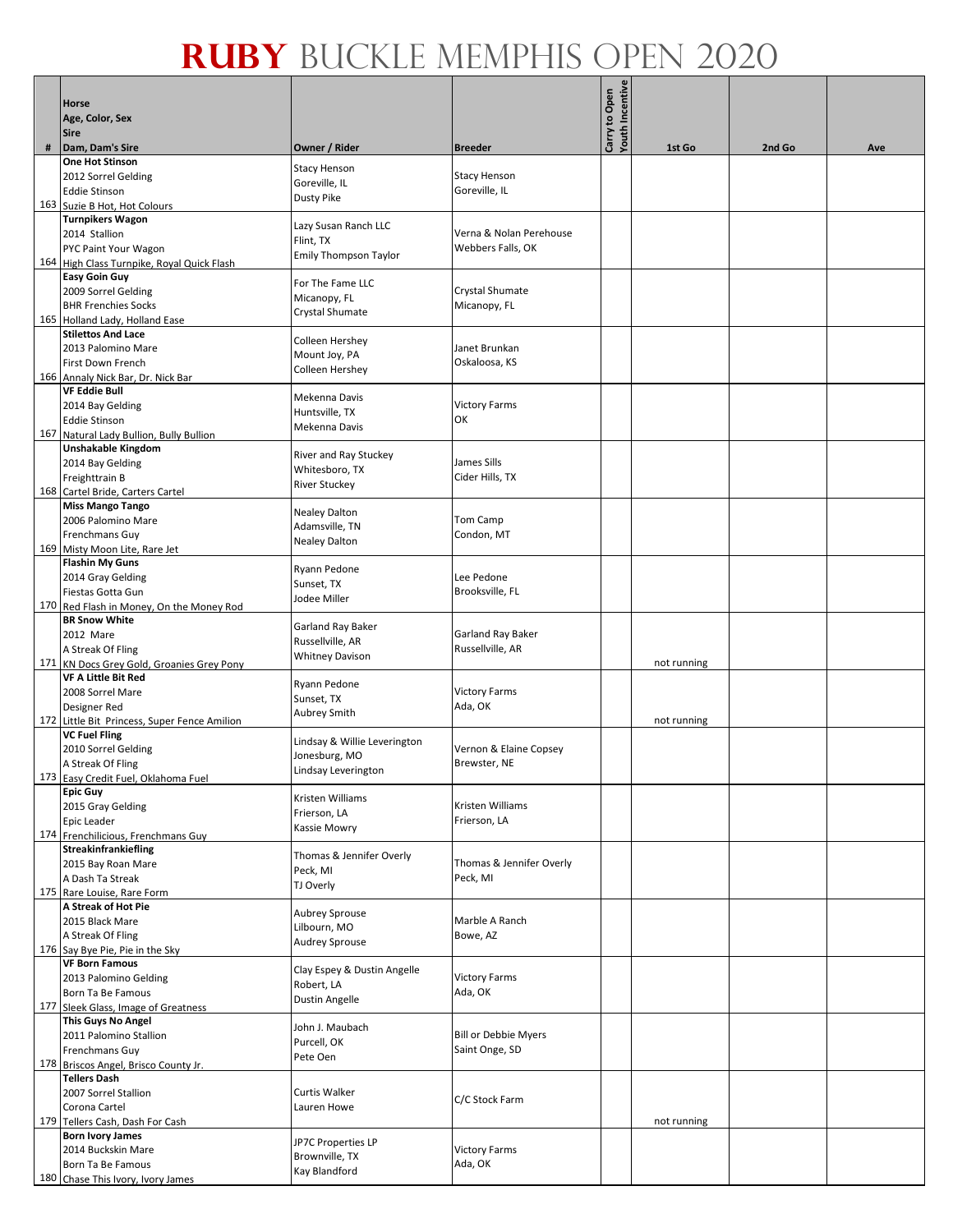|   | <b>Horse</b><br>Age, Color, Sex<br><b>Sire</b>                    |                                       |                                    | Carry to Open<br>Youth Incentive |             |        |     |
|---|-------------------------------------------------------------------|---------------------------------------|------------------------------------|----------------------------------|-------------|--------|-----|
| # | Dam, Dam's Sire                                                   | Owner / Rider                         | <b>Breeder</b>                     |                                  | 1st Go      | 2nd Go | Ave |
|   | <b>French Rivierra</b>                                            | Kylar Terlip                          |                                    |                                  |             |        |     |
|   | 2007 Palomino Mare                                                | Aledo, TX                             | <b>Marcus Smith</b>                |                                  |             |        |     |
|   | <b>Frenchmans Guy</b>                                             | Kylar Terlip                          | Dallas, TX                         |                                  |             |        |     |
|   | 181 Volley Six, Streakin Six<br><b>VF Blooming Stinson</b>        |                                       |                                    |                                  |             |        |     |
|   | 2015 Sorrel Mare                                                  | Cynthia Layton                        | <b>Victory Farms</b>               |                                  |             |        |     |
|   | <b>Eddie Stinson</b>                                              | Newark, OH<br>Michayla Schmitt        | Ada, OK                            |                                  |             |        |     |
|   | 182 Bloomingdales, First Down Dash                                |                                       |                                    |                                  |             |        |     |
|   | <b>SH Streak Of Fame</b>                                          | Sherri Cass                           |                                    |                                  |             |        |     |
|   | 2013 Sorrel Mare<br>A Streak Of Fling                             | Pierre, SD                            | Shaina Huffman<br>Selby, SD        |                                  |             |        |     |
|   | 183 Sudden Susan, Das Ta Fame                                     | Sherri Cass                           |                                    |                                  |             |        |     |
|   | <b>Aces Bug Leo</b>                                               | Stefani Barnett                       |                                    |                                  |             |        |     |
|   | 2009 Sorrel Mare                                                  | Muskogee, OK                          | Jerry Smith                        |                                  |             |        |     |
|   | Shawne Bug Leo                                                    | Stefani Barnett                       | Fayetteville, AR                   |                                  |             |        |     |
|   | 184 Aces Pretty Assault, Aces Sonny King<br>Tee It Up In My Sox   |                                       |                                    |                                  |             |        |     |
|   | 2014 Mare                                                         | Kathy Donegan                         | Kathy Donegan                      |                                  |             |        |     |
|   | <b>BHR Frenchies Socks</b>                                        | <b>Bluff Dale, TX</b><br>Lacey Harmon | <b>Bluff Dale, TX</b>              |                                  |             |        |     |
|   | 185 BA Tee It Up Ta Fame, Dash Ta Fame                            |                                       |                                    |                                  |             |        |     |
|   | Nick O Drama                                                      | Julie Vosberg                         |                                    |                                  |             |        |     |
|   | 2008 Gelding<br>As Good As Nick Gets                              | Greensbrer, AR                        | Justin Winget                      |                                  |             |        |     |
|   | 186 Dama For Ya Moma, Martha Le Mours                             | Josh Andrews                          |                                    |                                  | not running |        |     |
|   | <b>Slick Behind Bars</b>                                          | <b>Ben Heithcock</b>                  |                                    |                                  |             |        |     |
|   | 2015 Chestnut Gelding                                             | College Grove, TN                     | <b>Ben Heithcock</b>               |                                  |             |        |     |
|   | Slick By Design                                                   | <b>Ben Heithcock</b>                  | College Grove, TN                  |                                  |             |        |     |
|   | 187 Corrare Bar Reed, Diamond Feature<br>Any Guy Of Mine          |                                       |                                    |                                  |             |        |     |
|   | 2013 Chestnut Mare                                                | Joe Beaver                            | Jinx Maude                         |                                  |             |        |     |
|   | <b>Frenchmans Guy</b>                                             | Huntsville, TX<br>Jenna Beaver        | Hermosa, SD                        |                                  |             |        |     |
|   | 188 UX Firewater Lizzie, Firewater Frost                          |                                       |                                    |                                  |             |        |     |
|   | So French Iam Famous                                              | Sitnal Livestock LLC                  | John G Johnson                     |                                  |             |        |     |
|   | 2012 Chestnut Mare<br><b>Frenchmans Guy</b>                       | Spearfish, SD                         | Lemmon, SD                         |                                  |             |        |     |
|   | 189 Sadie Hawkins Vision, Dash Ta Fame                            | Amy Lantis                            |                                    |                                  |             |        |     |
|   | <b>Bayou Some Socks</b>                                           | <b>Williams Farms</b>                 |                                    |                                  |             |        |     |
|   | 2014 Chestnut Mare                                                | Hartsville, TN                        | <b>Williams Farms</b>              |                                  |             |        |     |
|   | <b>BHR Frenchies Socks</b><br>190 Bayou Babs, Hot Colours         | Mendy Williams                        | Hartsville, TN                     |                                  |             |        |     |
|   | <b>Eddies Midnight Girl</b>                                       |                                       |                                    |                                  |             |        |     |
|   | 2015 Dun Mare                                                     | <b>Brandy Irons</b><br>Meridian, MS   | Madilyne Devereaux                 |                                  |             |        |     |
|   | <b>Eddie Stinson</b>                                              | <b>Brent Irons</b>                    | Meeker, OK                         |                                  |             |        |     |
|   | 191 Midnight Sierra, Mr Bo Gingles<br><b>Guys Six Pack To Go</b>  |                                       |                                    |                                  | not running |        |     |
|   | 2005 Gray Gelding                                                 | Christine Laughlin                    | Akerstrom Shannon                  |                                  |             |        |     |
|   | Frenchmans Guy                                                    | Reddick, FL                           | Potter Valley, CA                  |                                  |             |        |     |
|   | 192 Scatter The Stars, Packin Sixes                               | Christine De Renzo                    |                                    |                                  |             |        |     |
|   | <b>Fuelish Flings</b>                                             | Kendall Purgatorio                    |                                    |                                  |             |        |     |
|   | 2014 Bay Roan Gelding<br>A Streak Of Fling                        | Richmond, TX                          | Kendall Purgatorio<br>Richmond, TX |                                  |             |        |     |
|   | 193 Real Easy Fuel, Oklahoma Fuel                                 | Kendall Purgatorio                    |                                    |                                  |             |        |     |
|   | LWFrenchmansredmoon                                               | Sam Laney                             |                                    |                                  |             |        |     |
|   | 2008 Mare                                                         | Grunbury, TX                          | Wade Harris/Boo Floney             |                                  |             |        |     |
|   | <b>Frenchmans Guy</b>                                             | Jessica Morris                        | IFL.                               |                                  | not running |        |     |
|   | 194 Flying Hearts Sugar, Bordeaux Kirk<br><b>Marthas Playgirl</b> |                                       |                                    |                                  |             |        |     |
|   | 2011 Gray Mare                                                    | Alysha Benitez & Jon Leroux           | Royal D Ranch                      |                                  |             |        |     |
|   | Fiestas Gotta Gun                                                 | Whitesboro, TX<br>Alysha Benitez      | Henrietta, TX                      |                                  |             |        |     |
|   | 195 Thelastdanceismine, Marthas Six Moons                         |                                       |                                    |                                  |             |        |     |
|   | <b>Famous TinCadillac</b><br>2011 Mare                            | David & Elaine Sloan                  | <b>Victory Farms</b>               |                                  |             |        |     |
|   | <b>Eddie Stinson</b>                                              | Jermyn, TX                            | Ada, OK                            |                                  |             |        |     |
|   | 196 Ms Cadillac Anny, Dr Nick Bar                                 | Tricia Aldridge                       |                                    |                                  |             |        |     |
|   | <b>Streakin Queenie</b>                                           | Ryann Pedone                          |                                    |                                  |             |        |     |
|   | 2012 Bay Roan Mare                                                | Sunset, TX                            | Brian & Lisa Fulton                |                                  |             |        |     |
|   | A Streak of Fling<br>197 Queen Fa Tima, Dash Ta Fame              | Ryann Pedone                          | Valentine, NE                      |                                  |             |        |     |
|   | StreakinFlinginDisco                                              |                                       |                                    |                                  |             |        |     |
|   | 2009 Bay Roan Mare                                                | Rosemary Harrison<br>Maysville, OK    | Lisa Fulton                        |                                  |             |        |     |
|   | A Streak Of Fling                                                 | <b>Tyler Rivette</b>                  | Valentine, NE                      |                                  |             |        |     |
|   | 198 Lot A Disco, Disco Jerry                                      |                                       |                                    |                                  |             |        |     |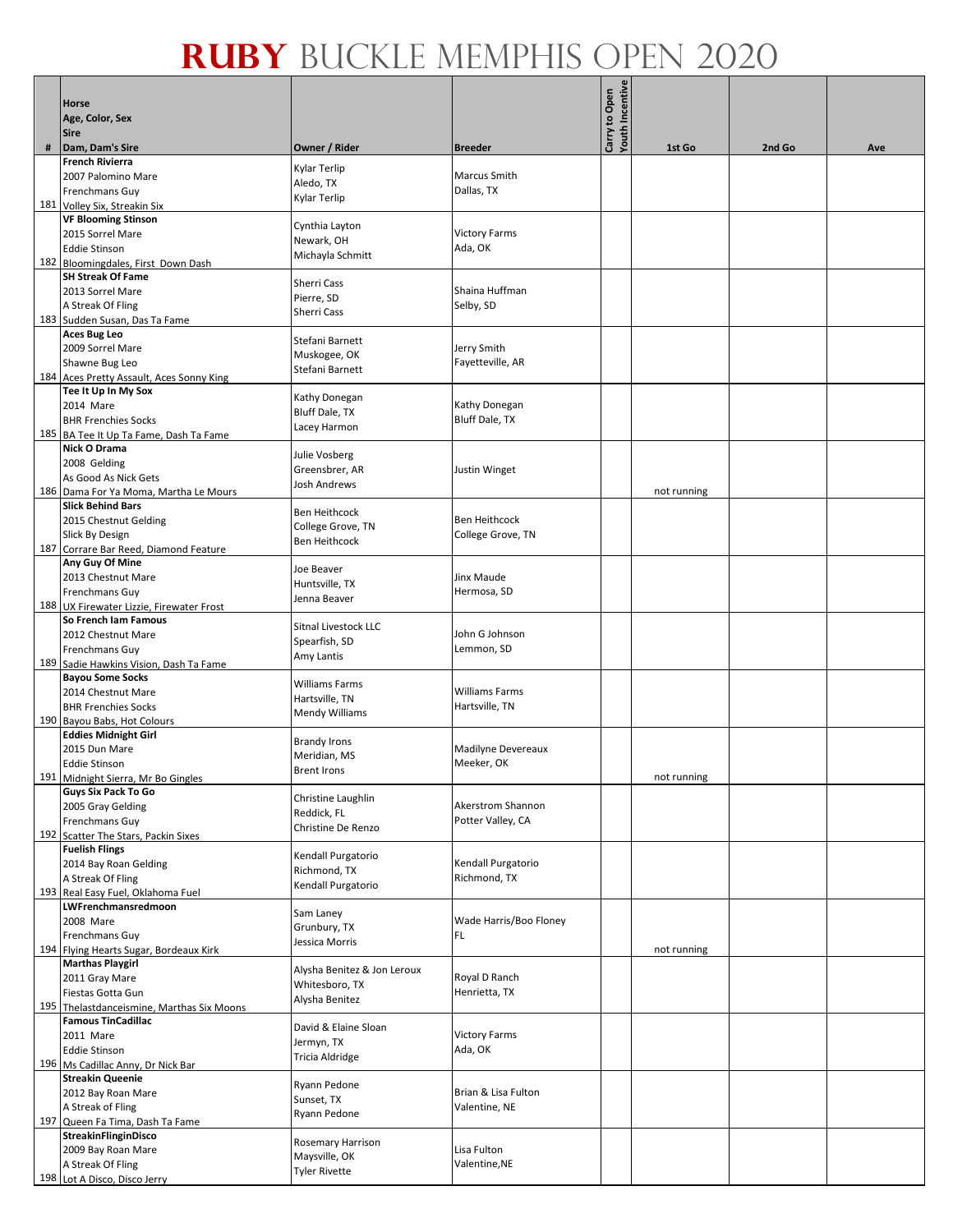|   | <b>Horse</b><br>Age, Color, Sex<br><b>Sire</b>               |                                  |                                      | Youth Incentive<br>Carry to Open |        |        |     |
|---|--------------------------------------------------------------|----------------------------------|--------------------------------------|----------------------------------|--------|--------|-----|
| # | Dam, Dam's Sire                                              | Owner / Rider                    | <b>Breeder</b>                       |                                  | 1st Go | 2nd Go | Ave |
|   | <b>Mini Gun</b>                                              | Shannon McReynolds               |                                      |                                  |        |        |     |
|   | 2015 Gray Mare                                               | La Luz, NM                       | Royal D Ranch                        |                                  |        |        |     |
|   | Fiestas Gotta Gun                                            | Shannon McReynolds               | Henrietta, TX                        |                                  |        |        |     |
|   | 199 Blazen Martha, Marthas Six Moons                         |                                  |                                      |                                  |        |        |     |
|   | <b>Flip Flops A Floppin</b>                                  | Trent Roorda                     |                                      |                                  |        |        |     |
|   | 2014 Bay Roan Gelding<br><b>Best Advice</b>                  | Rensselaer, IN                   | <b>Sammy Crooks</b><br>Arlington, KY |                                  |        |        |     |
|   | 200 Foxy Blu Hancock, Hancocks Blue Try                      | Trent Roorda                     |                                      |                                  |        |        |     |
|   | <b>Famoso Tres Sietes</b>                                    |                                  |                                      |                                  |        |        |     |
|   | 2011 Stallion                                                | <b>Grandview Farms LLC</b>       | Shannon Akerstrom                    |                                  |        |        |     |
|   | <b>Tres Seis</b>                                             | Canonsburg, PA                   | Potter Valley, CA                    |                                  |        |        |     |
|   | 201 Fanny May Dash, Dash Ta Fame                             | Abby Yarkosky                    |                                      |                                  |        |        |     |
|   | <b>Blazin Easy Pie</b>                                       |                                  |                                      |                                  |        |        |     |
|   | 2011 Gelding                                                 | Schelista Glenn                  | Susan Rest                           |                                  |        |        |     |
|   | Blazin Jetolena                                              | Traskwood, AR<br>Schelista Glenn | Tucson, AZ                           |                                  |        |        |     |
|   | 202 Flyin Cuttie Pie, Pie In The Sky                         |                                  |                                      |                                  |        |        |     |
|   | <b>Rivons Blazin Jetty</b>                                   | Suzanne Moran                    |                                      |                                  |        |        |     |
|   | 2008 Mare                                                    | Shepherd, TX                     | <b>Suzanne Moran</b>                 |                                  |        |        |     |
|   | Blazin Jetolena                                              | Katy Moran                       | Shepherd, TX                         |                                  |        |        |     |
|   | 203 Star Marlitta, Truckle Feature                           |                                  |                                      |                                  |        |        |     |
|   | <b>Lost Creek Widow</b>                                      | Brandy & Jamey Voge              |                                      |                                  |        |        |     |
|   | 2015 Sorrel Gelding                                          | Wills Point, TX                  | Tony Palermo                         |                                  |        |        |     |
|   | Rockin W.<br>204 Wicked Widow, Widows Freckles               | <b>Brandy Voge</b>               | Sulphur, LA                          |                                  |        |        |     |
|   | <b>CLF Famous Lingerie</b>                                   |                                  |                                      |                                  |        |        |     |
|   | 2016 Sorrel Mare                                             | Katelin Finissi                  | Katelin Finissi                      |                                  |        |        |     |
|   | This Fame Is On Fire                                         | Raymond, OH                      | Raymond, OH                          |                                  |        |        |     |
|   | 205 LR Shoot N Dash, Dash Del Rey                            | Katelin Finissi                  |                                      |                                  |        |        |     |
|   | <b>Breezy PYC</b>                                            |                                  |                                      |                                  |        |        |     |
|   | 2015 Brown Mare                                              | Richard Johnson                  | Keith Carol                          |                                  |        |        |     |
|   | PYC Paint Your Wagon                                         | Morning View, KY                 | Washington, OK                       |                                  |        |        |     |
|   | 206 Wind N My Sails, Okey Dokey Dale                         | Maliah Johnson                   |                                      |                                  |        |        |     |
|   | <b>KN Johnny Be Good</b>                                     | Sarina Landers                   |                                      |                                  |        |        |     |
|   | 2015 Gelding                                                 | Franktown, CO                    | Kimi Nichols                         |                                  |        |        |     |
|   | Epic Leader                                                  | Lorissa Jo Merritt               | Brownwood, TX                        |                                  |        |        |     |
|   | 207 Vanishing Frenchgirl, Frenchmans Guy                     |                                  |                                      |                                  |        |        |     |
|   | <b>Born In The Fastlane</b>                                  | Schelista Glenn                  | <b>Kros Suard</b>                    |                                  |        |        |     |
|   | 2015 Bay Gelding<br>Born Ta Be Famous                        | Traskwood, AR                    | Thibodamx, LA                        |                                  |        |        |     |
|   | 208 One Hot Lane, Lanes Leinster                             | Darren Boyce                     |                                      |                                  |        |        |     |
|   | <b>Fortunate Frenchgirl</b>                                  |                                  |                                      |                                  |        |        |     |
|   | 2012 Chestnut Mare                                           | For The Fame LLC                 | Crystal Shumate                      |                                  |        |        |     |
|   | <b>BHR Frenchies Socks</b>                                   | Micanopy, FL                     | Micanopy, FL                         |                                  |        |        |     |
|   | 209 For The Fame, Dash Ta Fame                               | Crystal Shumate                  |                                      |                                  |        |        |     |
|   | <b>Dreamin N French</b>                                      | Mekenna Davis                    |                                      |                                  |        |        |     |
|   | 2012 Bay Mare                                                | Huntsville, TX                   | <b>Barricklow Crystal</b>            |                                  |        |        |     |
|   | First Down French                                            | Mekenna Davis                    | Magnolia, TX                         |                                  |        |        |     |
|   | 210 Miracle Chic Dream, Magnum Chic Dream                    |                                  |                                      |                                  |        |        |     |
|   | <b>VF Questlove</b>                                          | John Floyd                       |                                      |                                  |        |        |     |
|   | 2016 Gelding                                                 | Weatherford, TX                  | <b>Victory Farms</b><br>Ada, OK      |                                  |        |        |     |
|   | <b>Eddie Stinson</b><br>211 VF Burrs Alive, Burrs First Down | John Floyd                       |                                      |                                  |        |        |     |
|   | <b>Double Down Stinson</b>                                   |                                  |                                      |                                  |        |        |     |
|   | 2015 Bay Gelding                                             | Jody & Tracy Henderson           | Shawn Coates                         |                                  |        |        |     |
|   | <b>Eddie Stinson</b>                                         | Alvarado, TX                     | Weatherford, TX                      |                                  |        |        |     |
|   | 212 Sheza Lotta Perks, Dash For Perks                        | Randy Hartley                    |                                      |                                  |        |        |     |
|   | <b>French Prospector</b>                                     | Jessica Cooper                   |                                      |                                  |        |        |     |
|   | 2011 Overo Gelding                                           | Jackson. TN                      | Jessica Johnson Cooper               |                                  |        |        |     |
|   | Frenchmans Guy                                               | Jessica Cooper                   | Oakfield, Tn                         |                                  |        |        |     |
|   | 213 Alakazam, Siyah Kalem                                    |                                  |                                      |                                  |        |        |     |
|   | <b>Shez Gota Poker Face</b>                                  | Garland Ray Baker                |                                      |                                  |        |        |     |
|   | 2010 Mare                                                    | Russellville, AR                 | Garland Ray Baker                    |                                  |        |        |     |
|   | A Streak Of Fling                                            | <b>Billie Ann Harmon</b>         | Russellville, AR                     |                                  |        |        |     |
|   | 214 French Fancy Face, Frenchmans Guy                        |                                  |                                      |                                  |        |        |     |
|   | <b>VF Chasin Cans</b>                                        | Kaycie Teague                    | <b>Victory Farms</b>                 |                                  |        |        |     |
|   | 2014 Bay Mare<br><b>Eddie Stinson</b>                        | Ellensburg, WA                   | Ada, OK                              |                                  |        |        |     |
|   | 215 Chase This Ivory, Ivory James                            | Kelsey Treharne                  |                                      |                                  |        |        |     |
|   | <b>Frenchmans Kid Rock</b>                                   |                                  |                                      |                                  |        |        |     |
|   | 2007 Sorrel Gelding                                          | Stephanie Newman                 | Lacey Donegan                        |                                  |        |        |     |
|   | Frenchmans Guy                                               | Rapid City, SD                   | <b>Bluff Dale, TX</b>                |                                  |        |        |     |
|   | 216 Mamies Leavin, This Jets Leavin                          | Stephanie Newman                 |                                      |                                  |        |        |     |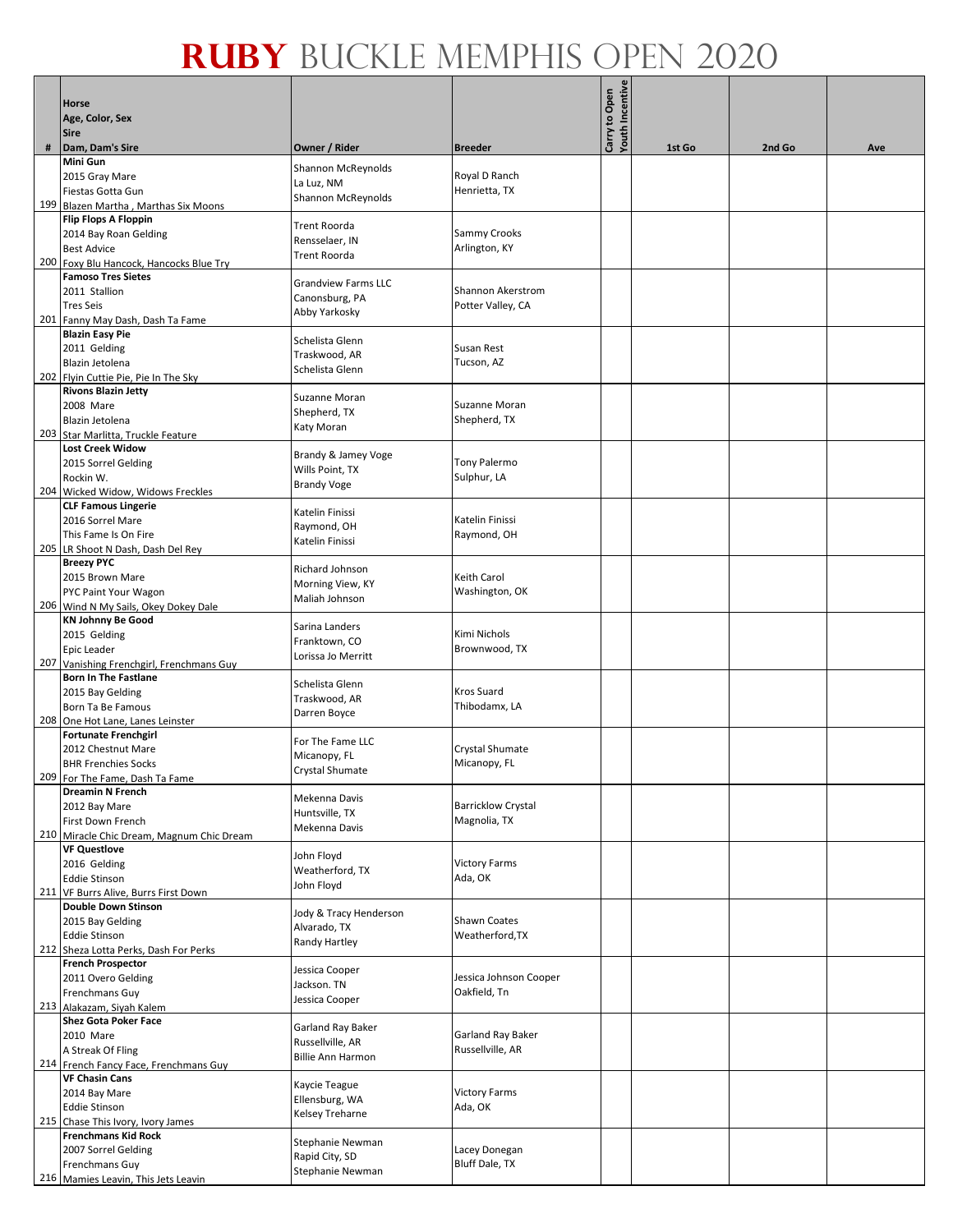|     | Horse                                                             |                                     |                                        | Carry to Open<br>Youth Incentive |             |        |     |
|-----|-------------------------------------------------------------------|-------------------------------------|----------------------------------------|----------------------------------|-------------|--------|-----|
|     | Age, Color, Sex<br><b>Sire</b>                                    |                                     |                                        |                                  |             |        |     |
| #   | Dam, Dam's Sire                                                   | Owner / Rider                       | <b>Breeder</b>                         |                                  | 1st Go      | 2nd Go | Ave |
|     | This Guyz A Leader                                                | Scott & Lisa Gray                   |                                        |                                  |             |        |     |
|     | 2011 Gelding                                                      | Stillwater, OK                      | Bill & Debbie Myers                    |                                  |             |        |     |
|     | Frenchmans Guy<br>217 Bugs Special Cash, Special Leader           | Callie Gray-Creager                 | St Onge, SD                            |                                  |             |        |     |
|     | <b>Graves Slick Nickbar</b>                                       |                                     |                                        |                                  |             |        |     |
|     | 2015 Sorrel Mare                                                  | Susan Lousberg<br>Mt. Pleasant, TX  | <b>Curtis Graves</b>                   |                                  |             |        |     |
|     | Slick By Design                                                   | Susan Lousberg                      | Collinsville, TX                       |                                  |             |        |     |
|     | 218 Docs Heart Attack, Dr. Nick Bar<br><b>VC Shy Fling</b>        |                                     |                                        |                                  |             |        |     |
|     | 2014 Bay Mare                                                     | Copsey Gaffney Ranch<br>Anselmo, NE | Vernon & Elaine Copsey                 |                                  |             |        |     |
|     | A Streak Of Fling                                                 | Dustin Angelle                      | Brewster, NE                           |                                  |             |        |     |
|     | 219 Shynia, Dash Ta Fame<br>CP He Will Be Epic                    |                                     |                                        |                                  |             |        |     |
|     | 2015 Gray Gelding                                                 | Kassie Mowry                        | Claire Powell                          |                                  |             |        |     |
|     | Epic Leader                                                       | Dublin, TX<br>Kassie Mowry          | Eldorado, TX                           |                                  |             |        |     |
|     | 220 Percilla, Dash Ta Fame                                        |                                     |                                        |                                  |             |        |     |
|     | <b>Furys Princess</b><br>2014 Chestnut Mare                       | Taylor Shields                      | Flag Ranch LLC                         |                                  |             |        |     |
|     | Furyofthewind                                                     | Cochrane, Alberta                   | Scottsbluff, NE                        |                                  |             |        |     |
| 221 | Jazzy Princess, Da Jazzy Starlight                                | Rylee Shields                       |                                        |                                  |             |        |     |
|     | <b>Coats Guys Astreakin</b><br>2014 Sorrel Mare                   | Larry Coats                         |                                        |                                  |             |        |     |
|     | Frenchmans Guy                                                    | San Angelo, TX                      | Larry Coats<br>San Angelo, TX          |                                  |             |        |     |
|     | 222 Streakin Form, Rare Form                                      | Kay Blandford                       |                                        |                                  |             |        |     |
|     | <b>Little Honory Streak</b>                                       | Wayne R Davis                       |                                        |                                  |             |        |     |
|     | 2007 Red Roan Gelding<br>A Streak Of Fling                        | Warrenton, MO                       | Charles & Carol Weddle<br>Edmond, OK   |                                  |             |        |     |
|     | 223 Lucky Honor, Jet Of Honor                                     | Dalene Schober                      |                                        |                                  |             |        |     |
|     | <b>Loose Red Roses</b>                                            | Barbara Lynch                       |                                        |                                  |             |        |     |
|     | 2014 Sorrel Mare                                                  | Jackson, LA                         | Barbara Lynch                          |                                  |             |        |     |
|     | Blazin Jetolena<br>224 Loose Red Candy, On the Money Red          | Abigail Manning                     | Jackson, LA                            |                                  |             |        |     |
|     | <b>Streakin Eye Paint</b>                                         |                                     |                                        |                                  |             |        |     |
|     | 2005 Red Roan Mare                                                | Sherri Cass<br>Pierre, SD           | Lance Robinson & May<br>Anderson       |                                  |             |        |     |
|     | A Streak Of Fling                                                 | Sherri Cass                         | Spanish Fork, UT                       |                                  |             |        |     |
|     | 225 Miss Eye Paint, Mr. Eye Opener<br><b>Bring N The Heat</b>     |                                     |                                        |                                  |             |        |     |
|     | 2010 Brown Gelding                                                | Sierra Davenpoer<br>Pembroke, VA    | <b>Michael Pohl</b>                    |                                  |             |        |     |
|     | Corona Cartel                                                     | Lauren Howe                         | Montgomery, TX                         |                                  |             |        |     |
|     | 226 First Black Rose, Heza Fast Man<br><b>Guys Fame N Fortune</b> |                                     |                                        |                                  |             |        |     |
|     | 2012 Palomino Mare                                                | Kathy Donegan                       | <b>Bill &amp; Debbie Myers</b>         |                                  |             |        |     |
|     | Frenchmans Guy                                                    | Bluff Dale, TX<br>Lacey Harmon      | St Onge, SD                            |                                  |             |        |     |
|     | 227 Miss Dash Of Fame, Dash Ta Fame                               |                                     |                                        |                                  |             |        |     |
|     | La Epica<br>2015 Sorrel Mare                                      | Katie Weaver                        | Holly Serensky-Lupo                    |                                  |             |        |     |
|     | Epic Leader                                                       | Krum, TX<br>Katie Weaver            | Streetsboro, OH                        |                                  |             |        |     |
|     | 228 Dashing Valismy Name, Dashing Val                             |                                     |                                        |                                  | not running |        |     |
|     | <b>A Valiant Nicky</b><br>2013 Sorrel Mare                        | <b>Merritt Potter</b>               | Jud Little                             |                                  |             |        |     |
|     | Valiant Hero                                                      | Moody, TX                           | Ardmore, OK                            |                                  |             |        |     |
| 229 | Nicky Brick House, Brick House Bouncy                             | Tammy Fisher                        |                                        |                                  | not running |        |     |
|     | <b>Fames French Captain</b><br>2014 Sorrel Gelding                | Stacy A Bason                       | Karen Lynn Ottinger                    |                                  |             |        |     |
|     | Ur One Famous Rebel                                               | Tularosa, NM                        | Hondo, TX                              |                                  |             |        |     |
|     | 230 Biankusfrenchshasta, Captian Biankus                          | Dakota Danley                       |                                        |                                  |             |        |     |
|     | <b>Aint Seen Maples Yet</b>                                       | Copsey Gaffney Ranch                |                                        |                                  |             |        |     |
|     | 2015 Palomino Mare<br>Aint Seen Nothin Yet                        | Anselmo, NE                         | Jackie Behrens<br>Brady, TX            |                                  |             |        |     |
|     | 231 Lost Maples, Kings Cup                                        | Cristi Copsey Gaffney               |                                        |                                  | not running |        |     |
|     | Vanila Gold                                                       | Hazelwood Ranch                     |                                        |                                  |             |        |     |
|     | 2008 Palomino Stallion                                            | Holly Springs, MS                   | Harry & Vivian Blackwell<br>Naylor, MO |                                  |             |        |     |
|     | Designer Red<br>232 SX Frenchmans Vanila, Frenchmans Guy          | Chad Henlsey                        |                                        |                                  |             |        |     |
|     | <b>VF A Mans Game</b>                                             | Kenzi Pogue                         |                                        |                                  |             |        |     |
|     | 2014 Chestnut Stallion                                            | Emory, TX                           | <b>Victory Farms</b>                   |                                  |             |        |     |
|     | Eddie Stinson,<br>233 A Dash Of Reality, Some Dasher              | Kenzi Pogue                         | Ada, OK                                |                                  |             |        |     |
|     | <b>HP Ima Slick Guy</b>                                           |                                     |                                        |                                  |             |        |     |
|     | 2015 Gelding                                                      | Melanie Reynolds<br>Conway, AR      | <b>Brittany Tonozzi</b>                |                                  |             |        |     |
|     | Slick By Design                                                   | Melanie Reynolds                    | Lampasas, TX                           |                                  |             |        |     |
|     | 234 Guys Fancy LadyBug, Frenchmans Guy                            |                                     |                                        |                                  |             |        |     |